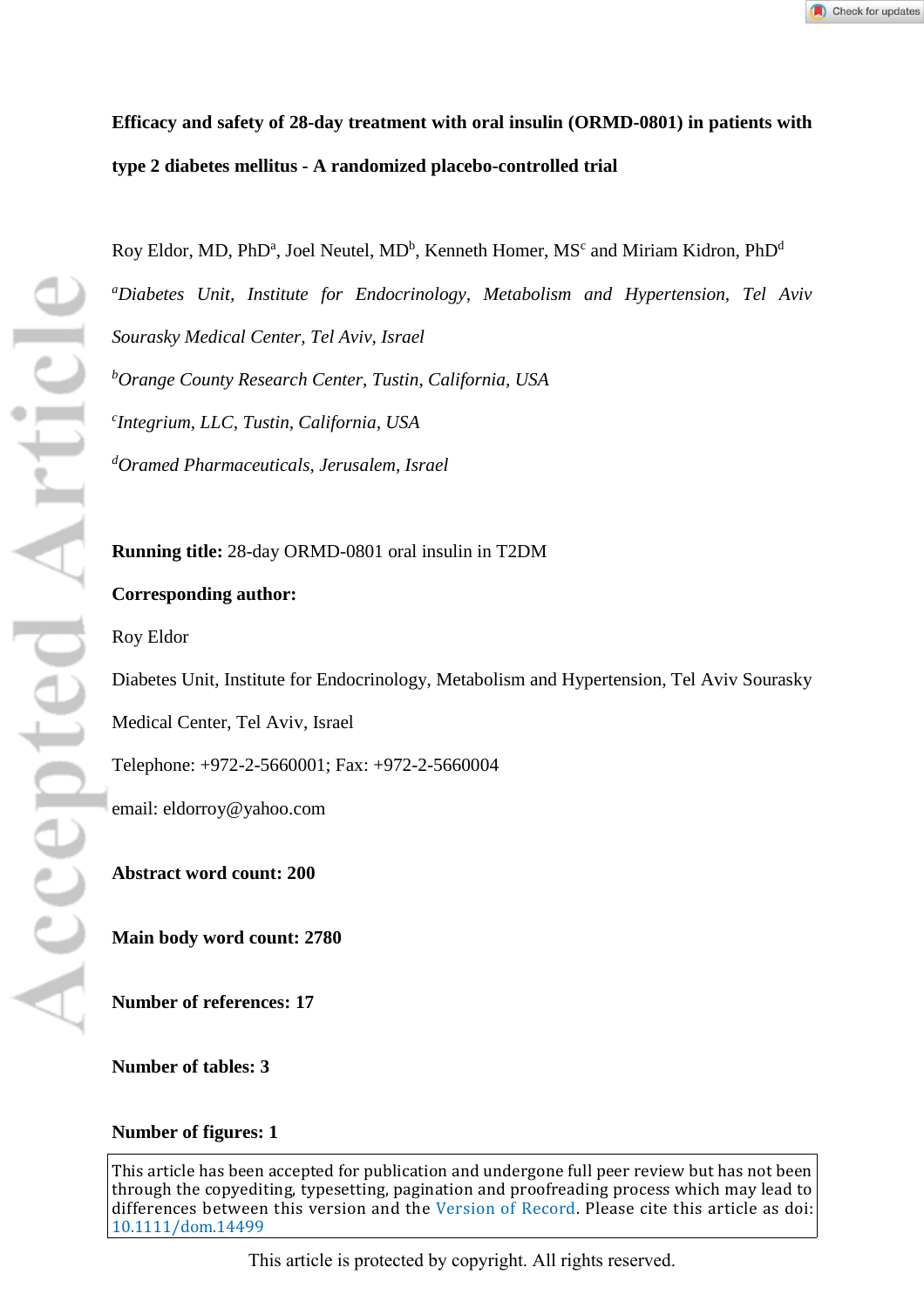#### **Conflicts of interest**

RE is a principal investigator/coinvestigator in clinical trials being conducted at the Sourasky Medical Center for Novo Nordisk, Inc., Sanofi Inc., is on a consultant and on the advisory board at Oramed Pharmaceuticals, Merck & Co., Inc., Sanofi, AstraZeneca, Novo Nordisk Inc., Boehringer Ingelheim Pharmaceuticals and is a shareholder at Oramed Pharmaceuticals. MK is an employee at and shareholders at Oramed Pharmaceuticals Jerusalem, Israel. JN is at employee of Orange County Research Center, Tustin, California, USA. KH is an employee at Integrium, LLC, Tustin, California, USA. JN was Principal Investigator in this Oramedsponsored study.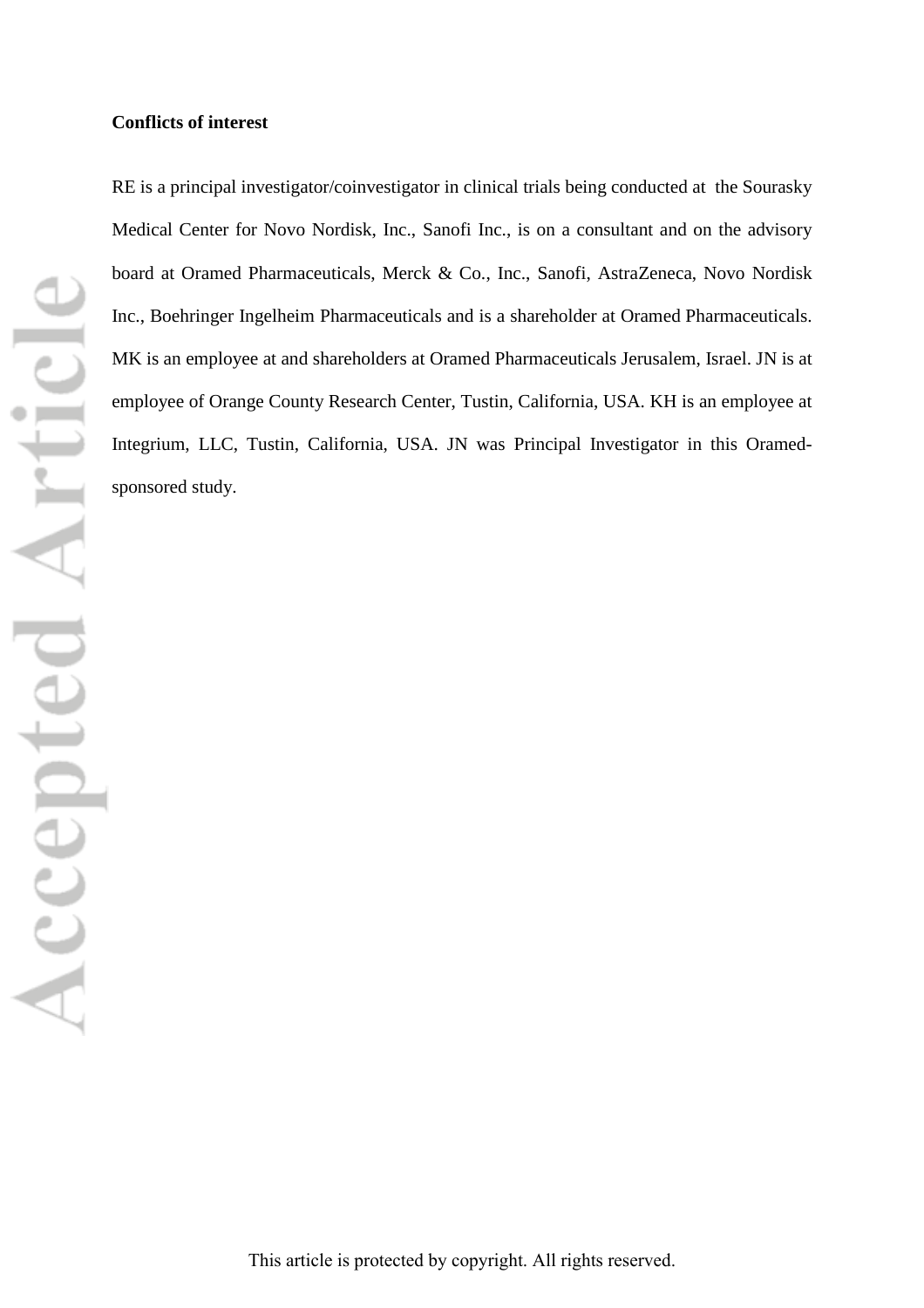## **Aims**

To assess the safety and efficacy of oral insulin (ORMD-0801) in type 2 diabetes (T2DM) patients.

## **Materials and methods**

After a 2-week washout of other medications, adult metformin-treated patients with T2DM, were randomized to receive placebo or 16 mg or 24 mg ORMD-0801, once daily, at bedtime, for 28 days. The mean change from baseline weighted mean night-time glucose levels was determined from two nights of continuous glucose monitoring (CGM) recordings during the placebo run-in and last week of treatment.

## **Results**

In total, 188 patients [HbA1c: 7.82±0.88% (placebo) and 8.08±1.11% (pooled ORMD-0801 group)] were enrolled. In the placebo group, mean night-time CGM increased from baseline by 13.7 $\pm$ 26.1 mg/dL, whereas the increase was significantly smaller in the pooled ORMD-0801 group  $[1.7\pm 23.5 \text{ mg/d}L \text{ (p=0.0120)}]$ . Glycemic control parameters (24-hour, fasting and daytime CGM glucose) also displayed smaller increases with ORMD-0801 vs. placebo. Change from baseline HbA1c was -0.01% in the pooled ORMD-0801 group vs. +0.20% in the placebo group (p=0.0149). ORMD-0801 was well-tolerated, with similar adverse event and hypoglycemia rates as placebo.

#### **Conclusions**

In patients with T2DM, bedtime ORMD-0801 curbed increases in night-time glycemia, 24 hour glycemia and HbA1c, without increasing risk of hypoglycaemia, or safety events as compared to the control arm.

**Keywords:** ORMD-0801, oral insulin, continuous glucose monitoring, randomized controlled trial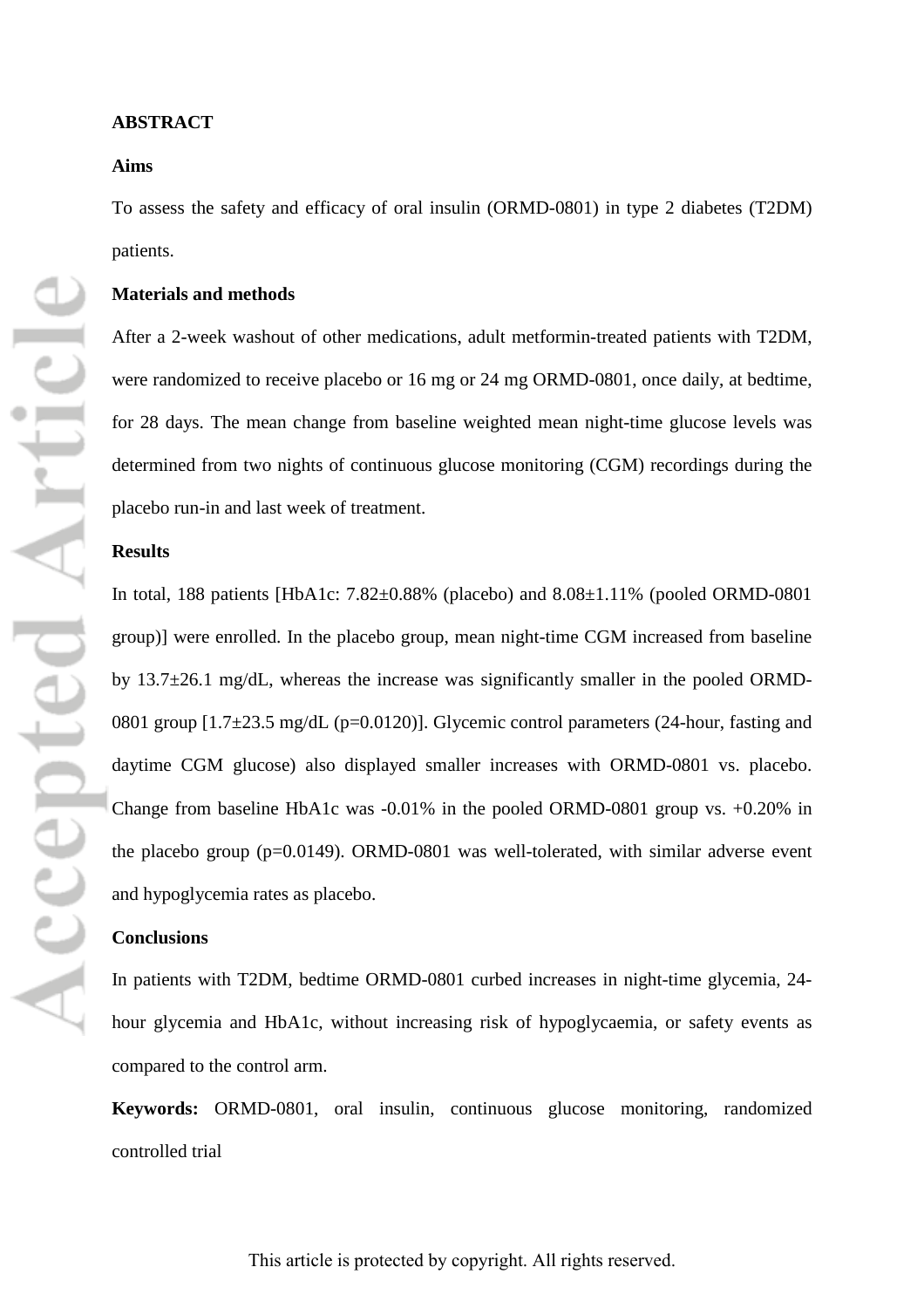#### **Introduction**

Subcutaneously administered insulin is the cornerstone of diabetes therapy, conferring a highly potent antihyperglycemic effect. Insulin is available in formulations with different pharmacokinetic (PK) and pharmacodynamic (PD) profiles (e.g., rapid, regular, intermediate, long-acting, or combinations of these), which are used to tailor treatment regimens to patient needs<sup>1</sup>. Regardless of its characteristics, subcutaneously administered insulin requires daily injections and frequent blood glucose monitoring, and is associated with weight gain and a narrow therapeutic index, with an increased risk of hypoglycemia.

ORMD-0801 is an oral formulation of recombinant human insulin<sup>2-4</sup>. Its oral polypeptide delivery system contains excipients that facilitate uptake by inhibiting proteolysis in the small intestine and improving translocation of peptides across the gut epithelial lining, into the systemic circulation. The oral insulin capsules have been tested in four small Phase II studies, (two in patients with type 2 diabetes, and two in patients with type 1 diabetes), which have suggested that ORMD-0801 is well tolerated and can reduce plasma glucose and cpeptide levels. Treatment of uncontrolled T1DM patients with the oral insulin capsules for ten consecutive days, resulted in an overall reduction in blood glucose levels, with a 24.4% lower frequency of  $>$ 200 mg/dL glucose readings<sup>5</sup>.

Here, we report the results of the largest Phase II placebo-controlled study conducted with ORMD-0801 to date, which aimed to assess the safety and efficacy of the addition of ORMD-0801 (16 mg insulin or 24 mg insulin) to metformin for 28 consecutive days, in 180 patients with type 2 diabetes.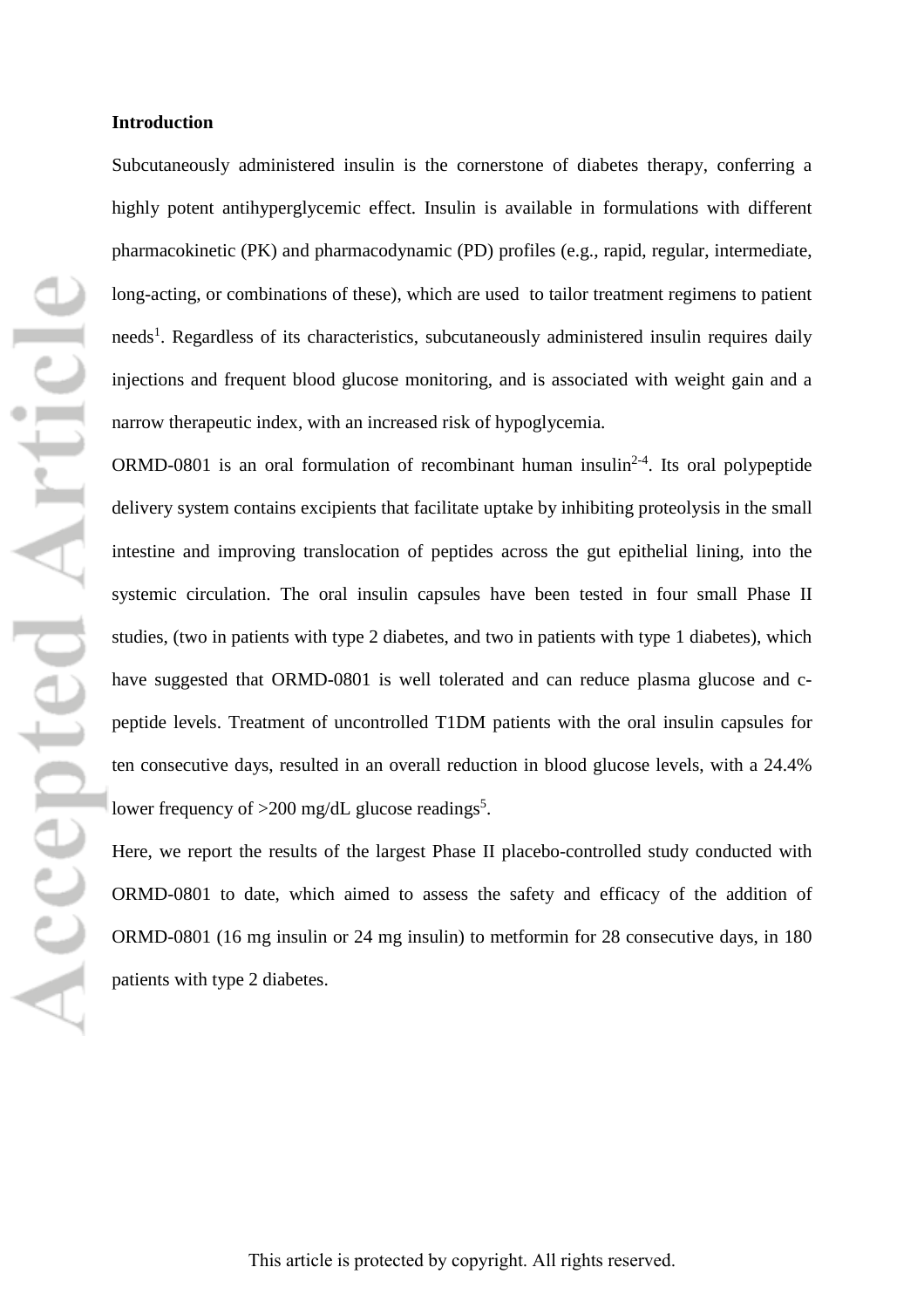#### **Subjects**

Adult patients with type 2 diabetes, defined according to American Diabetes Association guidelines<sup>6</sup>, aged 20-75 years, body mass index (BMI) 25-40kg/m<sup>2</sup>, who were on stable treatment with metformin (immediate release (IR);  $\geq$ 1500 mg/day) for at least 2 weeks and had HbA1c 6.5-10% (48–86 mmol/mol) at the screening visit, were eligible to enter the study. Patients naïve to antidiabetic therapy and with HbA1c  $\geq$ 7.5% (58 mmol/mol) were started on metformin IR and titrated to a maintenance dose of  $\geq 1,500$  mg daily for two weeks. Patients on metformin IR monotherapy <1,500 mg daily and with HbA1c  $\geq$ 7.0% (53 mmol/mol) were titrated to and then maintained on  $\geq 1,500$  mg metformin IR daily, for two weeks. Patients on antidiabetic monotherapy with a drug other than metformin IR and with HbA1c 6.5-9.5% (48–80 mmol/mol), discontinued their current drug and were put on or titrated to  $\geq 1,500$  mg metformin IR daily, which they took daily for the two-week stabilization period. Patients on metformin IR plus one additional antidiabetic drug (excluding insulin), with HbA1c 6-9.5% (42–80 mmol/mol) discontinued the other drug and continued with metformin IR  $\geq 1,500$  mg only for the two weeks of stabilization. Key exclusion criteria included: history of type 1 diabetes mellitus, fasting blood glucose  $>260$ mg/dL at the end of Day -7 before treatment initiation, presence of any clinically significant endocrine disease, history of use of insulin for more than one week in the preceding six months, any use of insulin in the six weeks preceding randomization, serum creatinine >1.4mg/dl in males, >1.3mg/dl in females and history of gastrointestinal disorders with the potential to interfere with drug absorption.

## *Study Design*

This was a 28-day, multicenter, Phase IIb, randomized, double-blind, placebo-controlled, parallel-group study, preceded by a  $\geq$ 14-day washout/medication stabilization period and a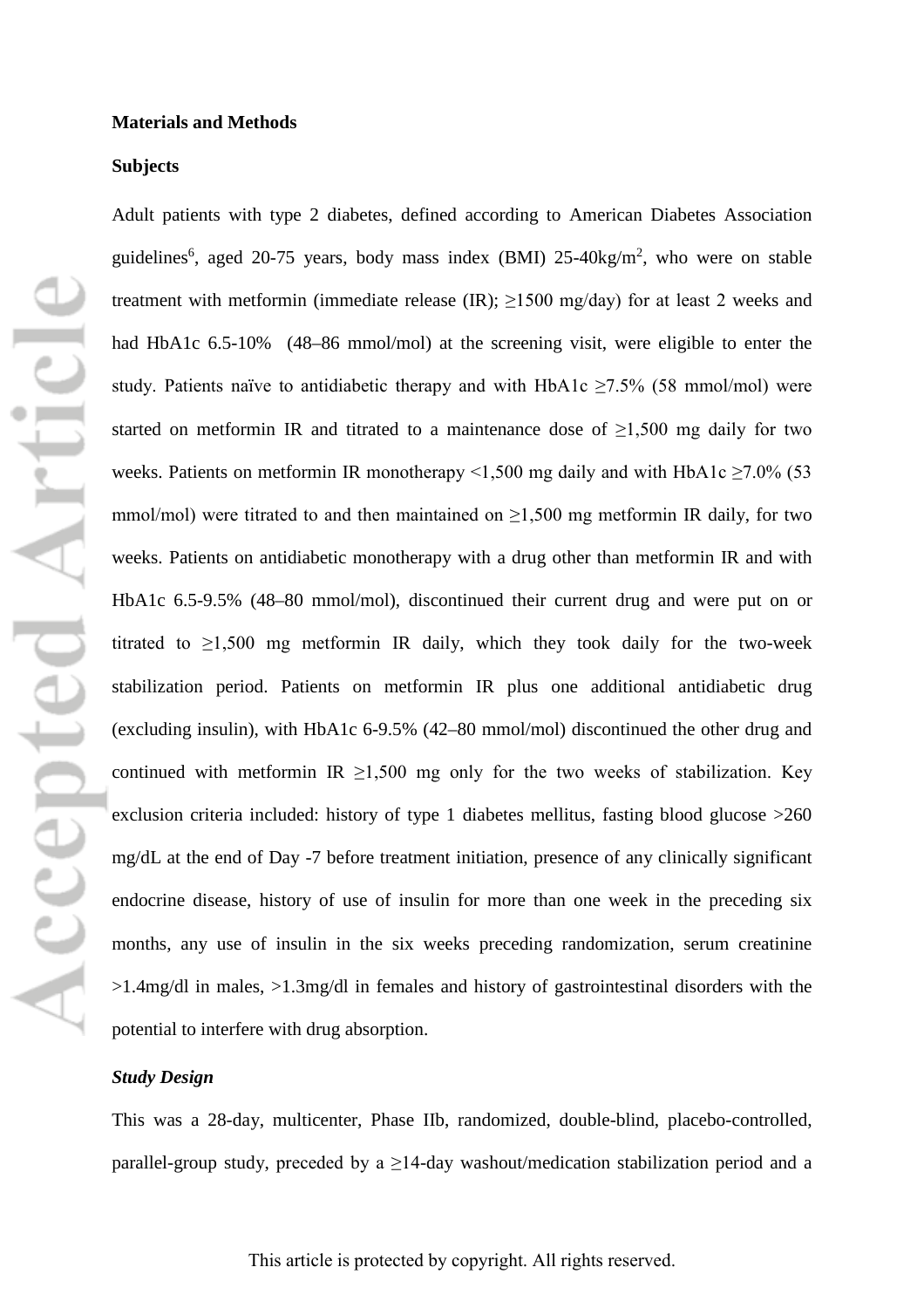14-day, single-blind, placebo run-in period (Supplementary Figure 1). Patients were screened across 32 study centers and enrolled at 30 sites (ClinicalTrials.gov identifier: NCT02496000). The trial began on July 23, 2015 and the last patient completed his last visit on March 30, 2016. The study protocol was approved by the local institutional review boards and the study conformed with the Declaration of Helsinki. All participating patients provided written, informed consent. The data were analysed by KH.

After the washout/metformin stabilization period, patients entered a 2-week, single-blind, placebo run-in period, and were monitored with a continuous glucose monitor (CGM) during the last seven days. Patients demonstrating adequate compliance during the placebo run-in period (≥80%, based on pill count) were randomized 1:1:1 to receive placebo, ORMD-0801 16 mg insulin (2x8 mg capsules) or ORMD-0801 24 mg insulin (3x8 mg capsules) for 28 consecutive days.

Doses of ORMD-0801 were determined based on safety and efficacy information obtained from previously completed clinical trials. In one study, bedtime administration of ORMD-0801 16 mg, for 6 weeks, in patients with T2DM (21 patients receiving ORMD-0801 and 8 receiving placebo treatment) was found to be safe and well tolerated (unpublished). In another study, the safety, pharmacokinetics and pharmacodynamics of ORMD-0801 16 mg and 24 mg evaluated in patients with T2DM (NCT01889667; unpublished), were safe and well tolerated. More specifically, treatment with 16mg ORMD-0801 for 8 consecutive days resulted in a mean inter-cohort difference of -32.31 mg/dL night-time glucose readings obtained by continuous glucose monitoring. Similar trends were noted for both daytime and fasted morning glucose levels.

Patients were instructed to take the study medication at bedtime, at least two hours after the evening meal, and to refrain from caloric intake for 6 hours after dosing. Patients were again connected to a CGM during the last 7 days of treatment. Clinic visits were conducted on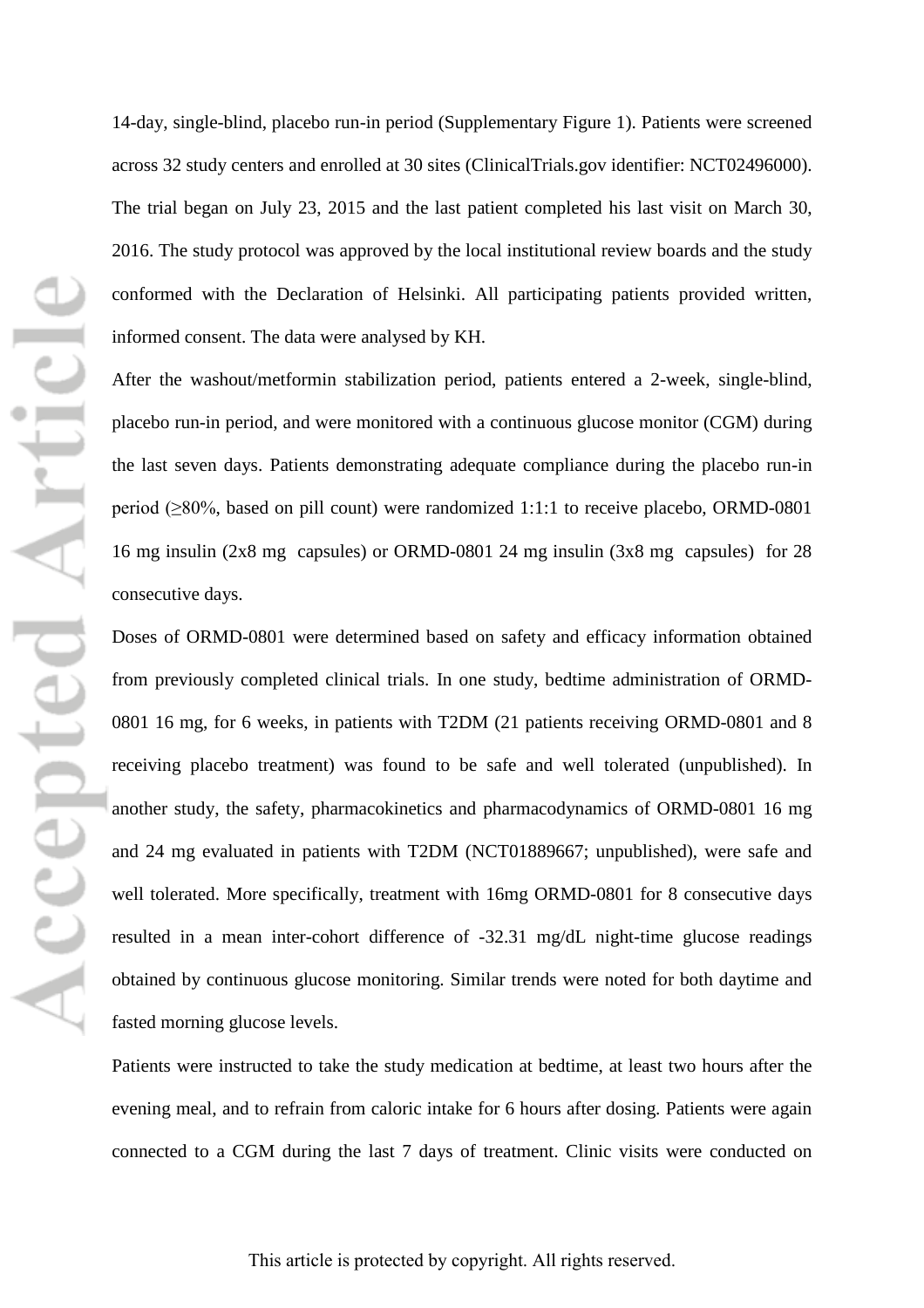Days 1, 22 and 29, during which fasting blood samples were collected to measure fasting plasma glucose (FPG), morning fasting serum insulin, c-peptide, triglycerides, HbA1c and creactive protein (CRP). Drug safety was assessed throughout the study period, by monitoring adverse events, vital signs, hypoglycemic events, cardiovascular events, clinical laboratory measures and physical findings. Potential immunogenicity of ORMD-0801 was assessed by comparing levels of anti-insulin antibodies in blood samples collected on Days 1 and Day 29 of the treatment period. Patients, investigators, and the sponsor remained blinded to the treatment identity during the 28-day treatment period.

#### *Endpoints*

The primary efficacy endpoint was the mean change from baseline (run-in period) in weighted mean night-time glucose levels in Week 4 of treatment (pooled active treatment data), determined from two nights (defined as the 6-hour period following treatment) of CGM recordings. Means and percent change from baseline of pooled ORMD-0801 treatment groups and the placebo treatment group were compared*.* The pooling of the two active groups was pre-specified due to statistical power considerations (detailed below). Secondary efficacy endpoints were the effect of each ORMD-0801 dose (24 mg insulin and 16 mg insulin), on weighted mean night-time glucose levels, the effect of ORMD-0801 (24 mg insulin, 16 mg insulin and pooled) on other parameters extracted from CGM recordings (mean 24-hour glucose, mean daytime (6AM to 10PM) glucose, and mean fasting (5-7AM) glucose), and on mean fasting plasma glucose, morning fasting serum insulin, c-peptide, triglycerides and HbA1c.

The CGM was applied for 7 days, in order to obtain at least two days in which 80% of the glucose measurements were accurately collected. Efficacy assessments using CGM data were based on the results from the two last days of the assessment period (run-in or active treatment), unless technical difficulties precluded calculation of the weighted mean glucose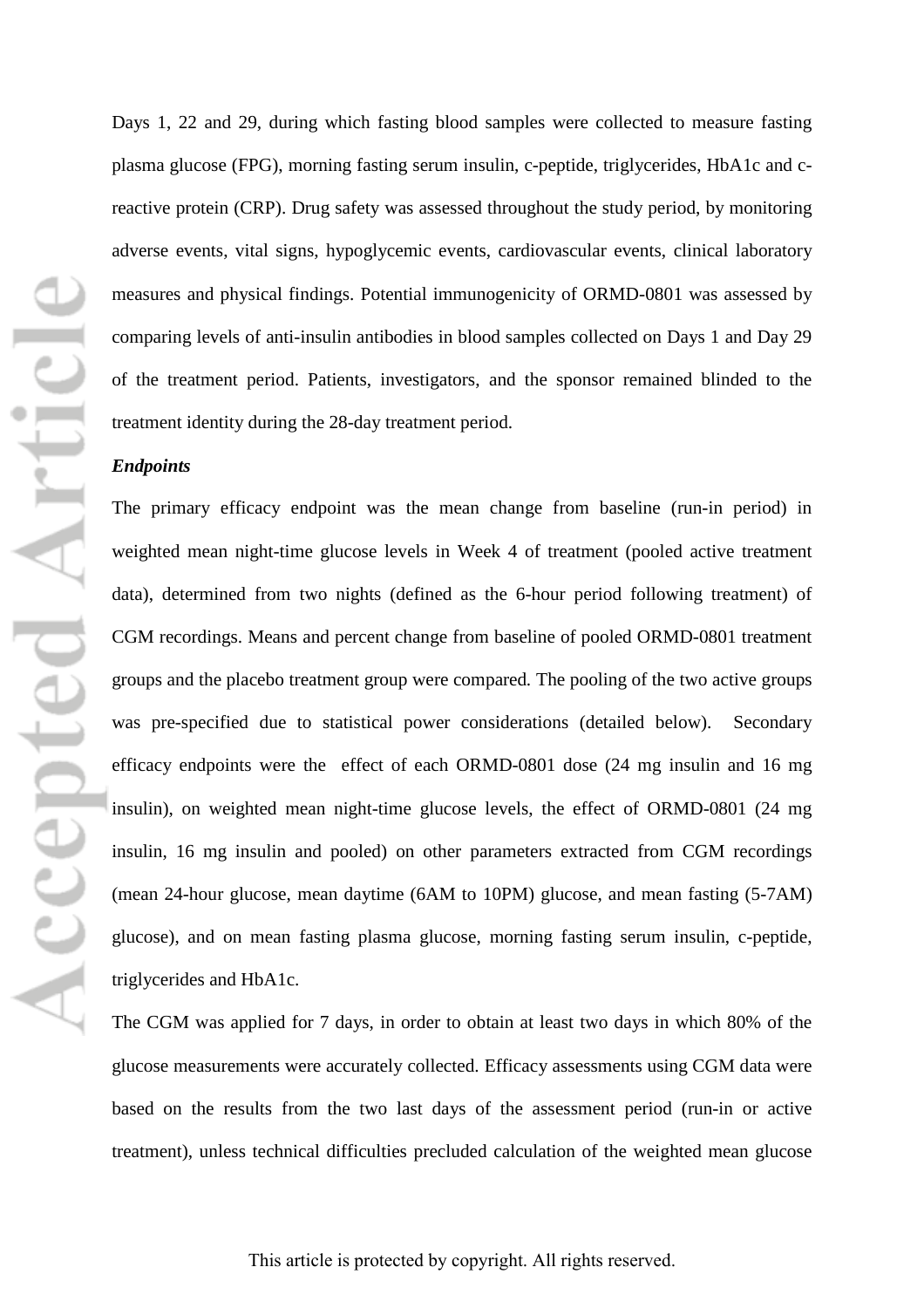levels. In this case, the last two days with at least 80% of the expected number of measurements were used.

Safety endpoints included the number (%) of patients with treatment-emergent adverse events (AEs) (defined as any AE that started after the first dose of study medication was administered or that increased in severity or frequency after dosing). Events of hyperglycemia and hypoglycemia were of particular interest in this study, and were verified through glucose readings from the CGM or by patient diary records.

## *Method of Assigning Patients to Treatment Groups*

Instructions regarding blinding procedures were provided to the Investigator to ensure that the study blind was maintained at the study site. No stratification procedures were used for assigning patients to specific treatment groups. The randomization code was held by an unblinded pharmacist at Integrium and was not supplied to individuals who were involved in the conduct of the study or other study-related activities.

#### *Statistical Analysis*

From historical data, it was assumed that both 16 mg and 24 mg ORMD-0801 would induce a  $\geq$ 10% treatment change in mean nighttime glucose levels as compared to placebo, with a common standard deviation of 18.2%. A significance level of 0.05 was used. The sample size calculations ensured that the primary analysis had 80% power to detect a difference between the pooled active treatment groups and placebo. Hence, fifty-three (53) completed patients per treatment group were to provide 90% power using a one-way analysis of variance model. Assuming a <10% dropout rate during the short study period, 180 patients (approximately 60 patients per treatment group) were needed.

The primary endpoint was analyzed using a one-way analysis of variance (ANOVA) model. To reduce the variability introduced by the extreme outliers that are often present in diabetes studies using CGM data, the 80% trimmed data (data excluding the 10% highest and lowest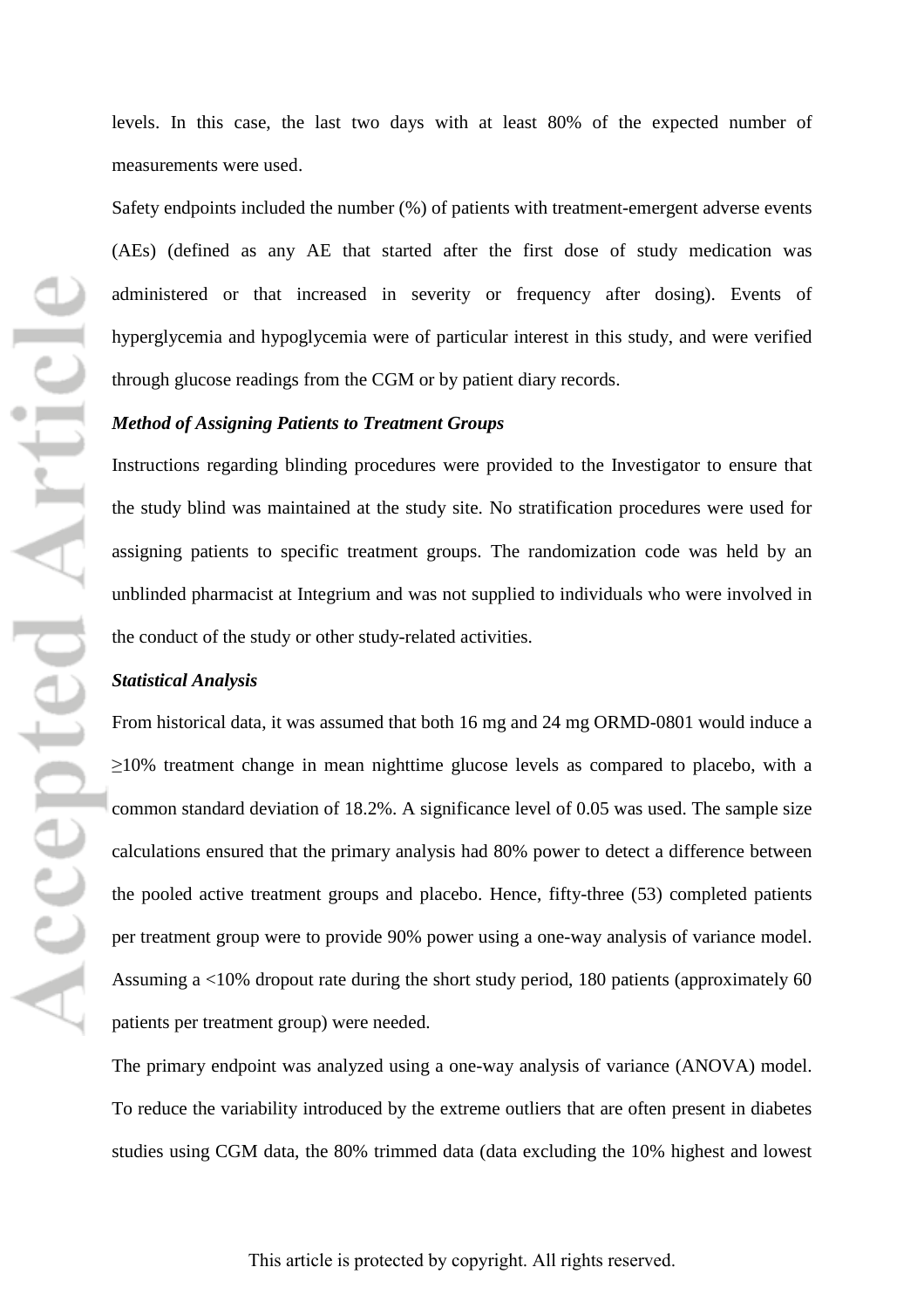values for each treatment group) were analyzed. The trim was predefined in the statistical analysis plan and performed in a blinded manner prior to database lock. The trends seen in the 80% trimmed data were also present when the outliers were included; thus, only the trimmed data are presented.

The efficacy population was the intent-to-treat (ITT) population. The primary analysis was of mean observed change from baseline weighted mean night-time glucose levels. Imputation methods including last observation carried forward (LOCF) or mixed-effect model for repeated measurements (MMRM), were predefined but were not necessary for CGM analysis since no data were missing. For HbA1c and fasting plasma glucose, data were missing for one subject and an LOCF imputation was performed.

The safety population included all patients who received at least one treatment with the study drug.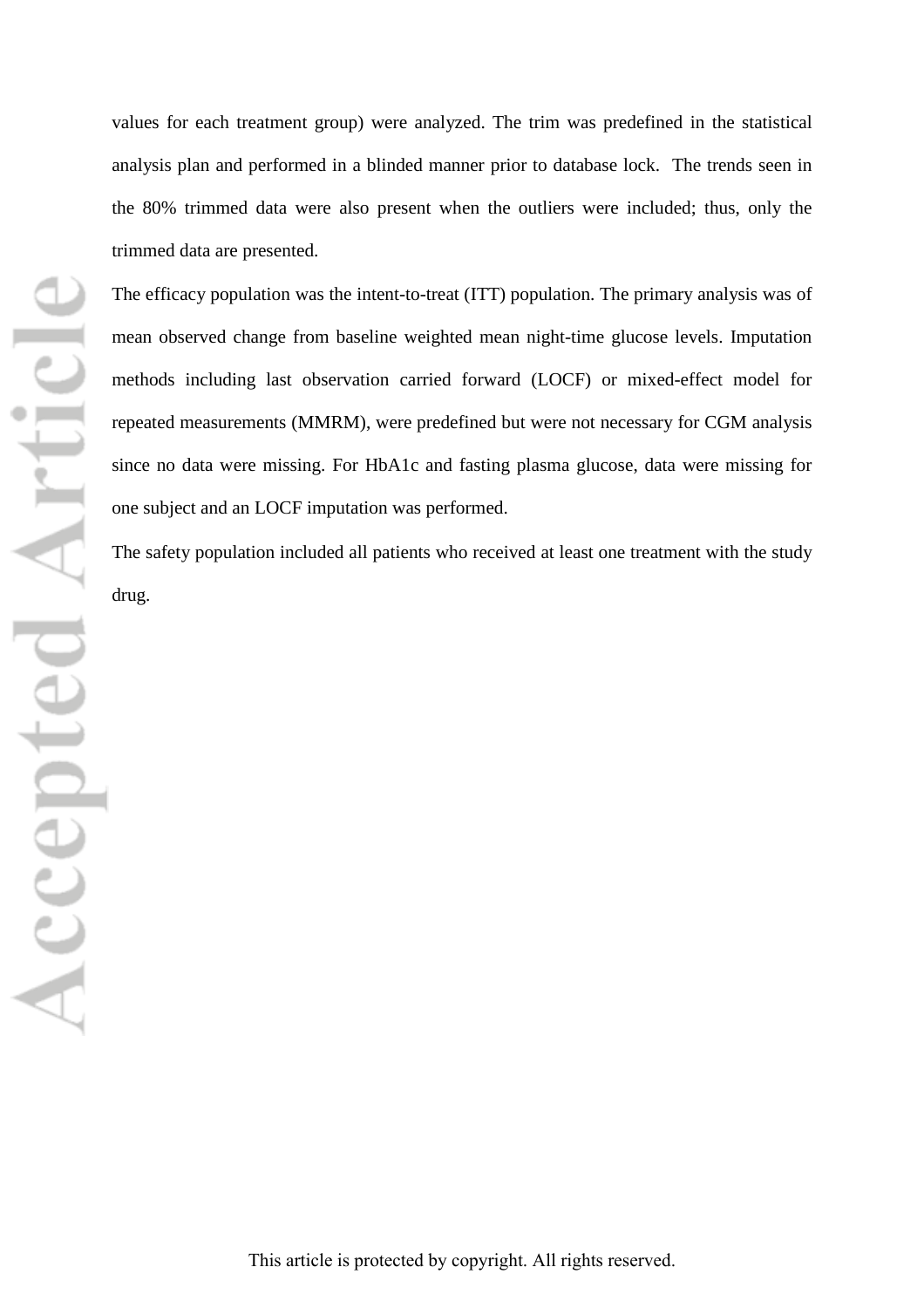#### **Results**

#### *Patient Disposition and Baseline Characteristics*

Of the 188 enrolled patients, 179 completed the study. In the placebo group, one patient withdrew consent and one was lost to follow-up (Supplementary Figure 2, Table 1 and Supplementary Table S1). In the ORMD-0801 16 mg group, two patients withdrew consent, two were withdrawn due to non-compliance and one was lost to follow up. In the ORMD-0801 24 mg group, one patient was lost to follow-up and one was withdrawn due to protocol violation. Baseline demographics were generally similar between treatment groups (Table 1). Patients receiving placebo or active treatment were of a mean age of 58.6 years and 57.6 years, respectively. There were more females in the placebo population (54.7%) than in the population receiving ORMD-0801 (41.1%). Mean HbA1c was  $7.82\pm0.88\%$  (62 $\pm10$ ) mmol/mol) in the placebo cohort and  $8.08\pm1.11\%$  (65 $\pm12$  mmol/mol) in the active cohort and mean FPG was 156.1±46.4 mg/dL (placebo) or 164.72±49.80 mg/dL (active). In total, 56.3% of placebo-treated patients and 38.7% of the active-treated patients were on at least one medication at the screening visits (42.2% and 22.5%, respectively on sulfonylurea and/or 12.5% and 9.7%, respectively on metformin); 1 patient in the placebo cohort and 3 patients in the ORMD-0801 cohorts were taking a thiazolidinedione.

## *Efficacy*

An increase from baseline weighted mean night-time CGM readings was observed in the last week of treatment in both the placebo and pooled active arms, but was significantly smaller in patients treated with ORMD-0801 as compared to placebo (mean percent change 2.0 $\pm$ 14.8% and 8.5 $\pm$ 16.3%, respectively, p=0.0268; mean absolute changes 1.7 $\pm$ 23.5 mg/dL and  $13.7\pm 26.1$  mg/dL, respectively;  $p=0.0120$ ) (Table 2 and Figure 1 and Supplementary Figure 3; non-trimmed data is represented in Supplementary Table S4 ). The mean percent change and absolute changes from baseline in weighted mean night-time CGM increased to a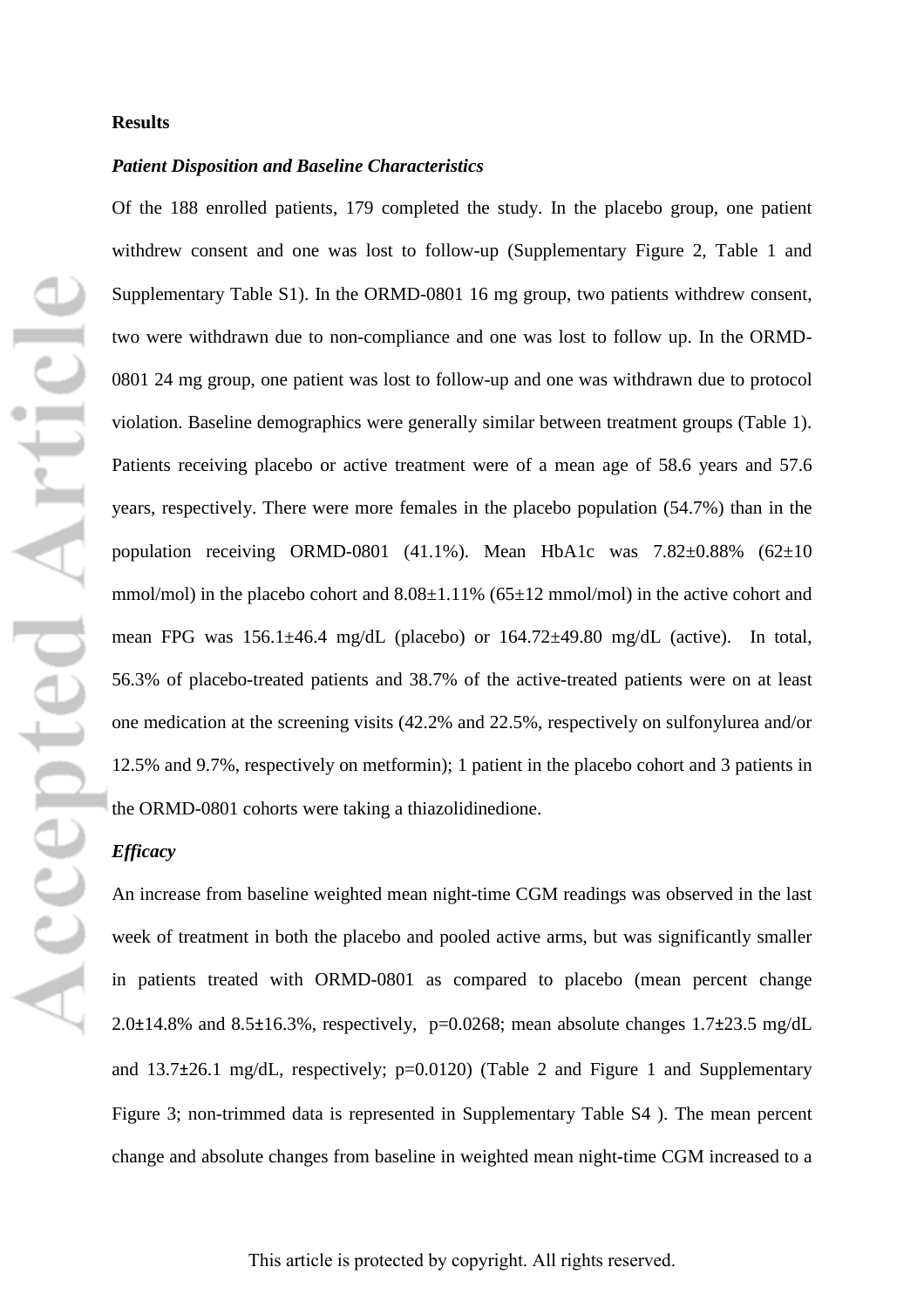significantly lesser extent in patients treated with 16 mg insulin ORMD-0801 vs. placebo (- 1.3 $\pm$ 11.6% and 8.5 $\pm$ 16.3%, respectively; p = 0.0052; -3.7 $\pm$ 18.9 mg/dL and 13.7 $\pm$ 26.1 mg/dL, respectively;  $p = 0.0020$ ) but not in those treated with 24 mg insulin ORMD-0801 vs. placebo.

Mean percent and absolute changes from baseline 24-hour CGM recordings were significantly greater in the placebo vs. the pooled ORMD-0801 group (8.0±10.2% vs. 0.2 $\pm$ 9.8%; p<0.0001; 13.3 $\pm$ 17.5 mg/dL vs. -0.3 $\pm$ 16.0 mg/dL; p <0.0001). Subgroup analysis of subjects who discontinued prior medication but maintained metformin (placebo  $n=29$ ; pooled ORMD-0801 n=35) and subjects on metformin monotherapy prior to initiation of ORMD-0801 (placebo n=26; pooled ORMD-0801 n=67) showed a similar trend with no clear washout effect (Supplementary Table S2). Mean percent and absolute changes from baseline fasting CGM glucose were higher in the placebo group vs. the combined ORMD-0801 group (10.8±13.9% vs. 1.1±17.1%; p= 0.0012; 16.0±20.8 mg/dL vs. -0.4±21.9 mg/dL; p<0.0001). Similarly, mean percent and absolute changes in baseline daytime CGM recordings were higher in the placebo group vs. the combined ORMD-0801 group  $(7.0\pm10.1\% \text{ vs. } 1.1\pm10.8\%; \text{ p} = 0.0030; 11.9\pm17.2 \text{ mg/dL vs. } 0.9\pm17.9 \text{ mg/dL}; \text{ p} = 0.0010)$ (Table 2). HbA1c slightly decreased (-0.01±0.5%) during ORMD-0801 treatment, while it increased by  $0.20\pm0.5\%$  in the placebo group ( $p = 0.0149$ ; LOCF imputation accounting for one missing subject: ORMD-0801 -0.02±0.5%, placebo 0.20±0.5%, p=0.0123) (Table 3). Mean change from baseline fasting plasma glucose was greater in the placebo as compared to

the combined ORMD-0801 group, although the difference was not statistically significant  $(8.9\pm 26.2 \text{ mg/dL vs. } 2.3\pm 38.2 \text{ mg/dL}; \text{p=0.238}; \text{LOCF}$  imputation accounting for one missing subject: ORMD-0801 9.3±26.1 mg/dL vs. placebo 2.1±38.0 mg/dL; p=0.198) (Table 3). No intercohort differences were found in the post-treatment morning fasting serum insulin, morning fasting c-peptide, alkaline phosphatase, ALT, AST, total bilirubin, LDH, total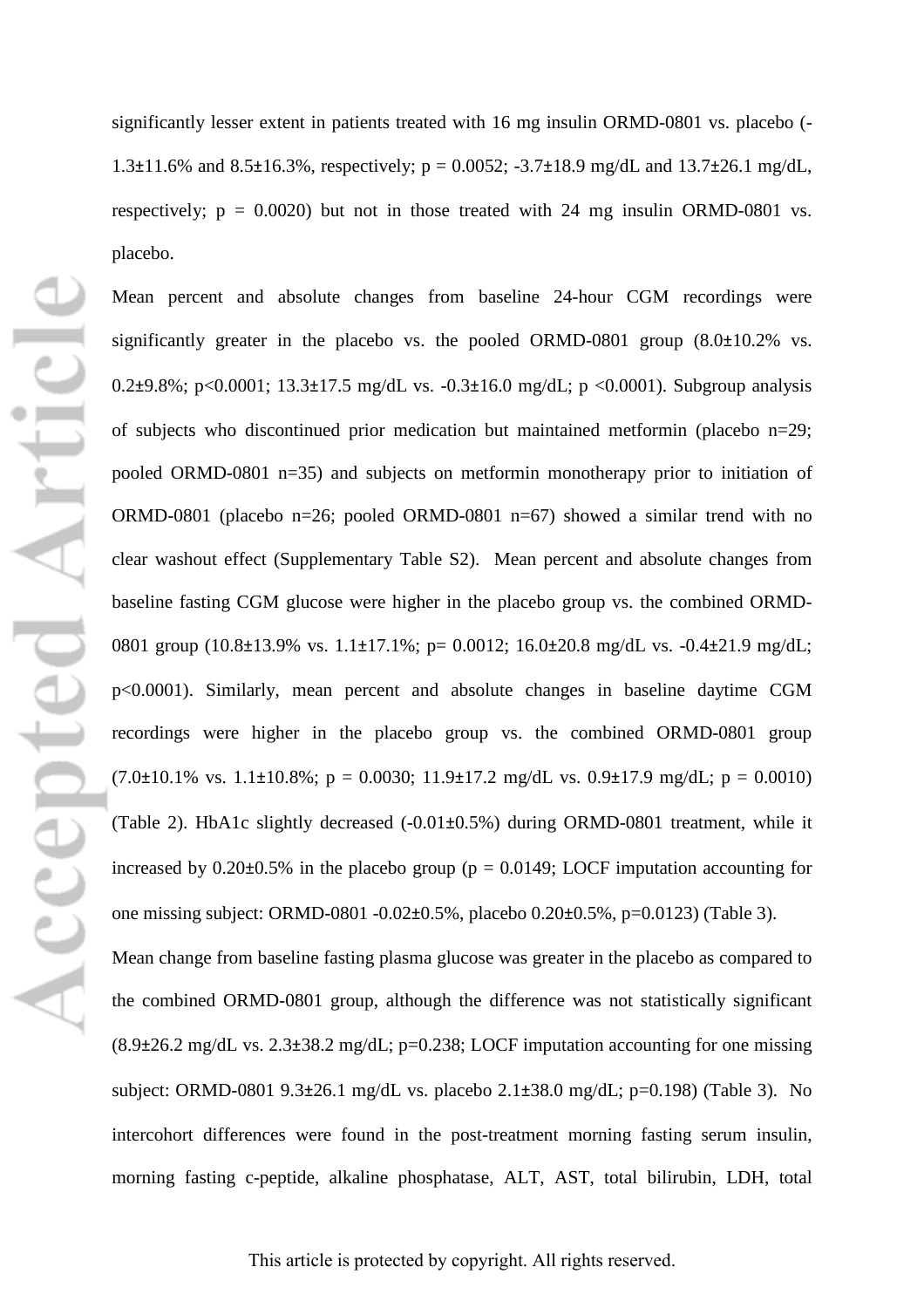protein or fasting morning triglyceride levels. No change in CRP, or change in weight were noted across cohorts (Table 3). Three subjects in the placebo group tested positive for antiinsulin antibodies on Day 29 (mean  $11.1 \pm 12.6$  kU/L) and two subjects tested positive on day 43 (17.2  $\pm$  18.1). In the 24mg ORMD-0801 cohort, 2 subjects tested positive for antiinsulin antibodies on day 29 (7.35  $\pm$ 1.9 kU/L) and day 43 (6.3  $\pm$ 1.8).

## *Safety*

The proportion of patients with one or more AEs was similar across treatment groups (Supplementary Table S3). Two subjects in the placebo group suffered from continuous constipation that was recorded as related to treatment. One patient in the ORMD-0801 16 mg group experienced a severe AE of cerebral vascular accident in the left basal ganglia, which was considered unrelated to the study medication. In total, only four treatment-emergent hyperglycemic events were reported in four patients, (one in the placebo group and three in the ORMD-0801 16 mg group; Supplementary Table S4). One patient in each group experienced a hypoglycemic event, none of which were nocturnal (Supplementary Table S5).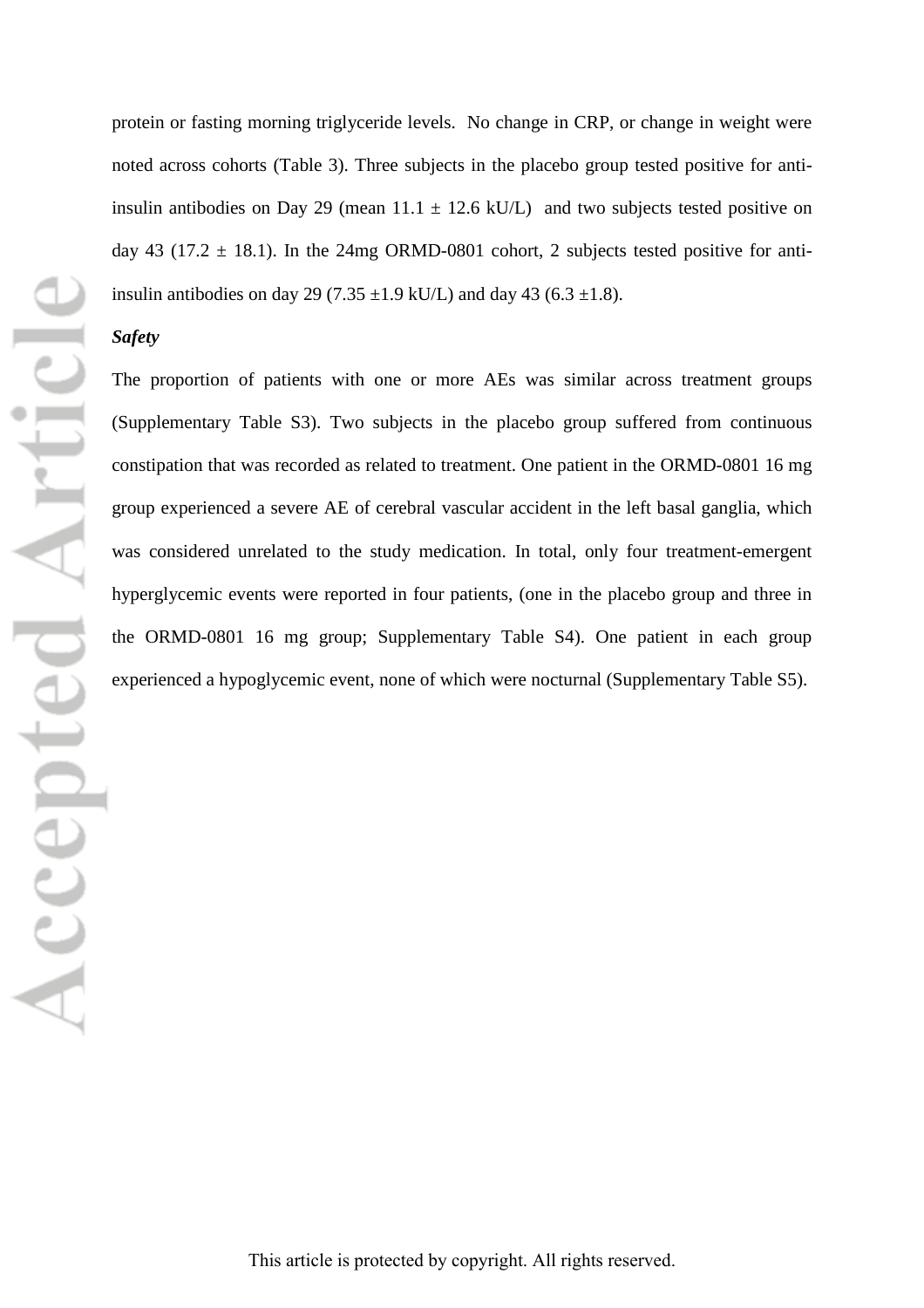#### **Discussion**

In patients with type 2 diabetes and inadequate glycemic control with metformin alone, oral administration of a single evening dose of encapsulated human insulin in the form of ORMD-0801 for 28 days, was safe and resulted in a modest but statistically significant antihyperglycemic effect, which was maintained throughout the 24 hours post-administration. While in the placebo arm glucose levels generally increased during the study, in the treatment arms, the increase was significantly smaller. The observed increase in plasma glucose levels in the placebo arm may have been the effect of the short washout phase implemented in this study (2 weeks). This phenomenon has been previously seen in other clinical trials which included medication washout. For example, in a study of sitagliptin monotherapy, despite a 10-week medication washout, HbA1c levels increased over 24 weeks by 0.18% <sup>7</sup>. Similarly in a study comparing vildagliptin to placebo in Japanese patients with T2DM, after a 2-4 week washout and placebo run-in, HbA1c levels in the placebo group increased from a mean 8.01% at baseline to 8.34% at week  $12<sup>8</sup>$ . However, as seen in Supplementary Table S2, the results were not clearly different between patients who required a washout prior to randomization as compared to those who did not.

It remains to be determined how the anti-hyperglycemic effect of ORMD-0801 was maintained throughout the day. In light of observations reported for recombinant human insulin injected directly into the portal vein<sup>9</sup>, it has been speculated that ORMD-0801 is absorbed from the small intestine into the portal venous system, and rapidly cleared by the liver, leaving no insulin reservoirs or depots. The prolonged glycemic effect may be the result of a local effect of ORMD-0801 on hepatic glucose production. The liver plays a crucial role in glucose homeostasis $10$ , where increases in porto-hepatic insulin concentrations have been shown to directly reduce gluconeogenesis and glycogenolysis without a clear peripheral effect<sup>11-13</sup>. In a study by Luci et al., a short-term increase in insulin, simulating first-phase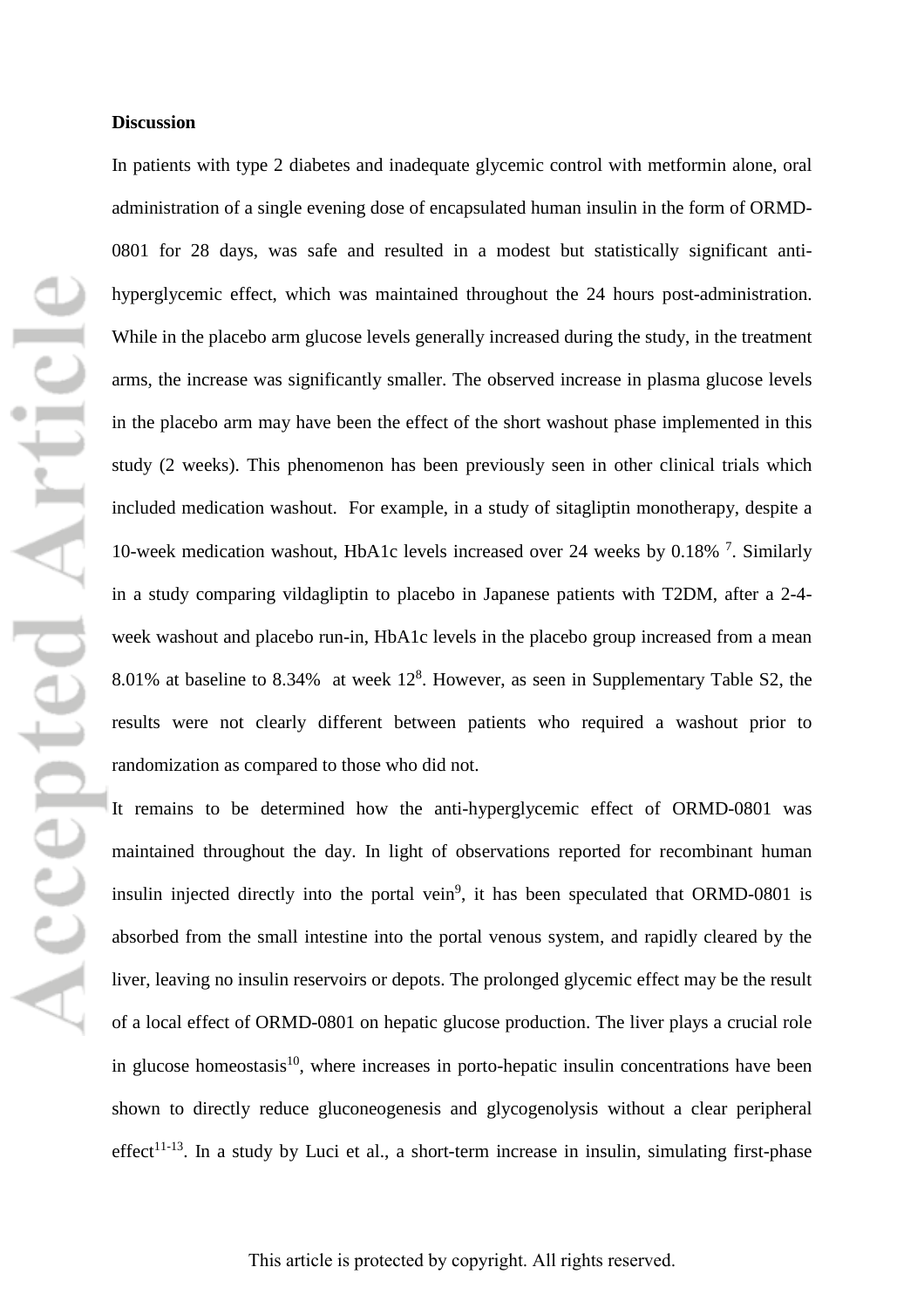insulin release, measured during intraduodenal glucose infusion given on the background of a pancreatic clamp, resulted in a significant improvement of the glycemic profile for as long as four hours. Prevention of the first-phase insulin secretion with somatostatin, resulted in continuous hepatic glucose production, despite hyperglycemic and hyperinsulinemic conditions<sup>14</sup>. Therefore, short-term exposure of the liver to insulin introduced through the portal circulation, may trigger prolonged suppression of hepatic gluconeogenesis and glycogenolysis.

No clear dose-response was observed with ORMD-0801 16 mg vs. 24 mg (Table 2) i.e., the minimally effective dose of ORMD-0801 in this study was 16mg at bedtime. Unlike injected insulin which has a narrow therapeutic index, a 50% increase in the administered ORMD-0801 dose did not increase the anti-hyperglycemic efficacy or raise incidence of hypoglycemia and other insulin-related adverse events. This may be due to a lack of sufficient pharmacokinetic differentiation between the studied doses; further dose escalating studies are underway.

At the tested doses, ORMD-0801 was as well tolerated as placebo and was not associated with any serious AEs or hypoglycemia. Moreover, no change from baseline in any liver functions and only a slight reduction in triglyceride levels was noted in the active treatment arms. In contrast, treatment with peglispro, a hepatic-preferential insulin, was reportedly associated with higher liver fat, triglycerides and alanine aminotransferase (ALT) levels, including a higher frequency of elevation of  $ALT \ge 3$  times the upper limit of normal, but without severe, acute drug-induced liver injury<sup>15</sup>. This effect was hypothesized to be secondary to the predominantly hepatic effect of the drug and subsequent failure to suppress peripheral lipolysis<sup>16</sup> or perhaps a unique attribute of the attached polyethylene glycol polymer 17.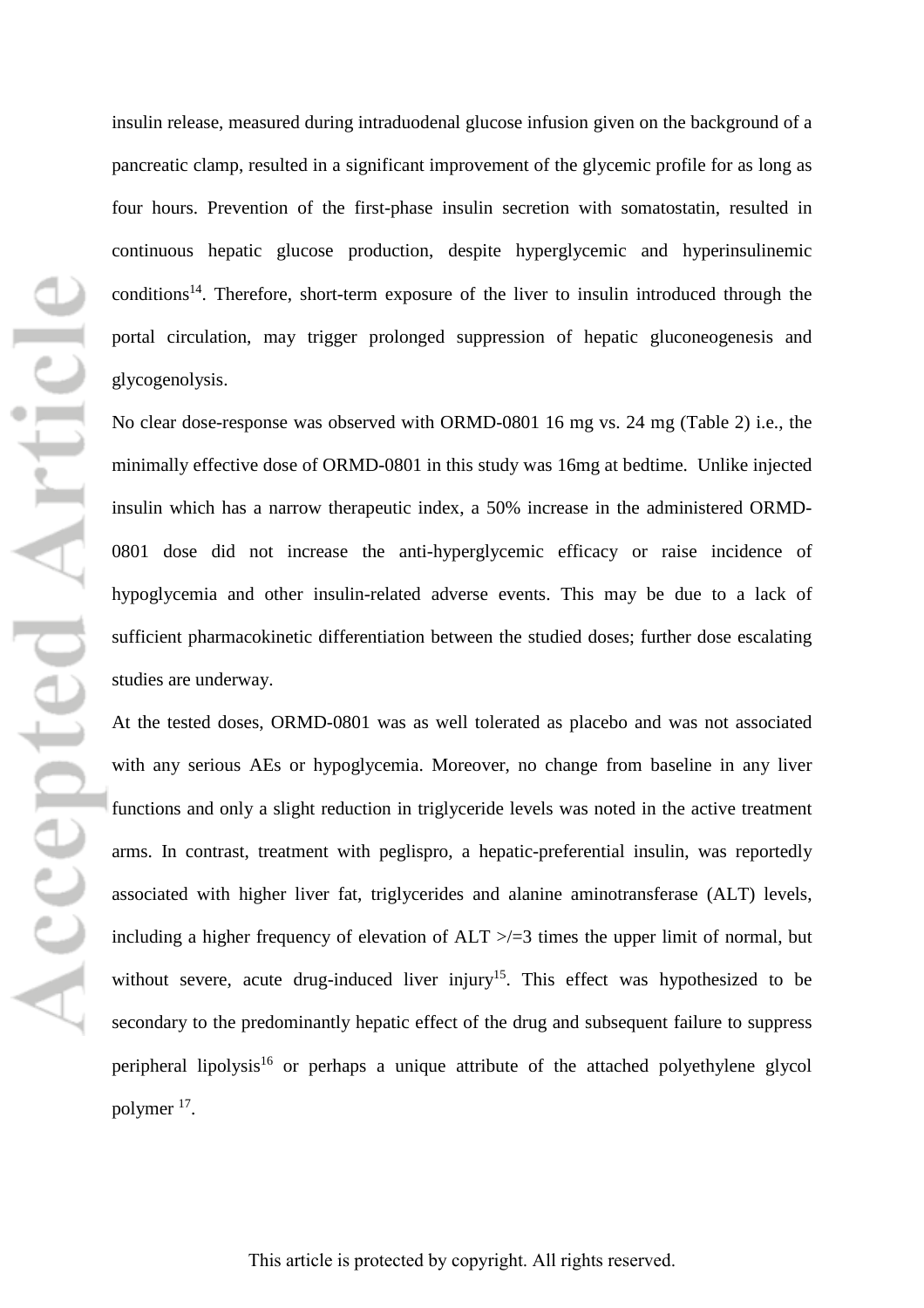Recently, Halberg et al. reported the results of an 8-week randomized controlled trial in which 50 patients with type 2 diabetes were treated with a basal oral insulin preparation, I338, or with insulin glargine<sup>18</sup>. The glycemic efficacy and the rate of hypoglycemia were similar between the two groups<sup>18</sup>. Thus, while I338 seemed to be as efficacious as injected insulin, it did not differ with regards to the narrow therapeutic index of insulin and the risk of hypoglycemia. In contrast, ORMD-0801 was not associated with an increase in hypoglycemia. This was likely due to the difference in the HbA1c-lowering effect observed across the two studies, although a difference in the mechanism of action of ORMD-0801 may have also been responsible for this. Numerous approaches to create oral insulin have been reported in recent years, but to the best of our knowledge, all are in early preclinical or clinical stages of development (including utilization of microparticles, microcapsules and microspheres, use of protease inhibitors, lipid nanocarriers, protein-stabilized multiple emulsion with permeation enhancers, nanocomposite system of organoclay/glycol chitosan/Eudragit((R))S100, inclusion complex based on N-acetyl-L-cysteine and argininemodified hydroxypropyl-beta-cyclodextrin, virus-mimicking polyelectrolyte complexes, Zein-based nanocarriers amongst others) $19-27$ .

The strengths of the present study included its randomized, double-blind design, and relatively large sample size. Its limitations included the short washout period, the relatively short exposure period and lack of ORMD-0801 dose titration. Future studies will address these limitations with longer exposure periods and multiple daily dosing regimens.

In conclusion, ORMD-0801 administered at bedtime resulted in a modest but statistically significant anti-hyperglycemic effect without increasing the incidence of hypoglycaemia or adverse events or inducing changes in liver function, when compared to placebo.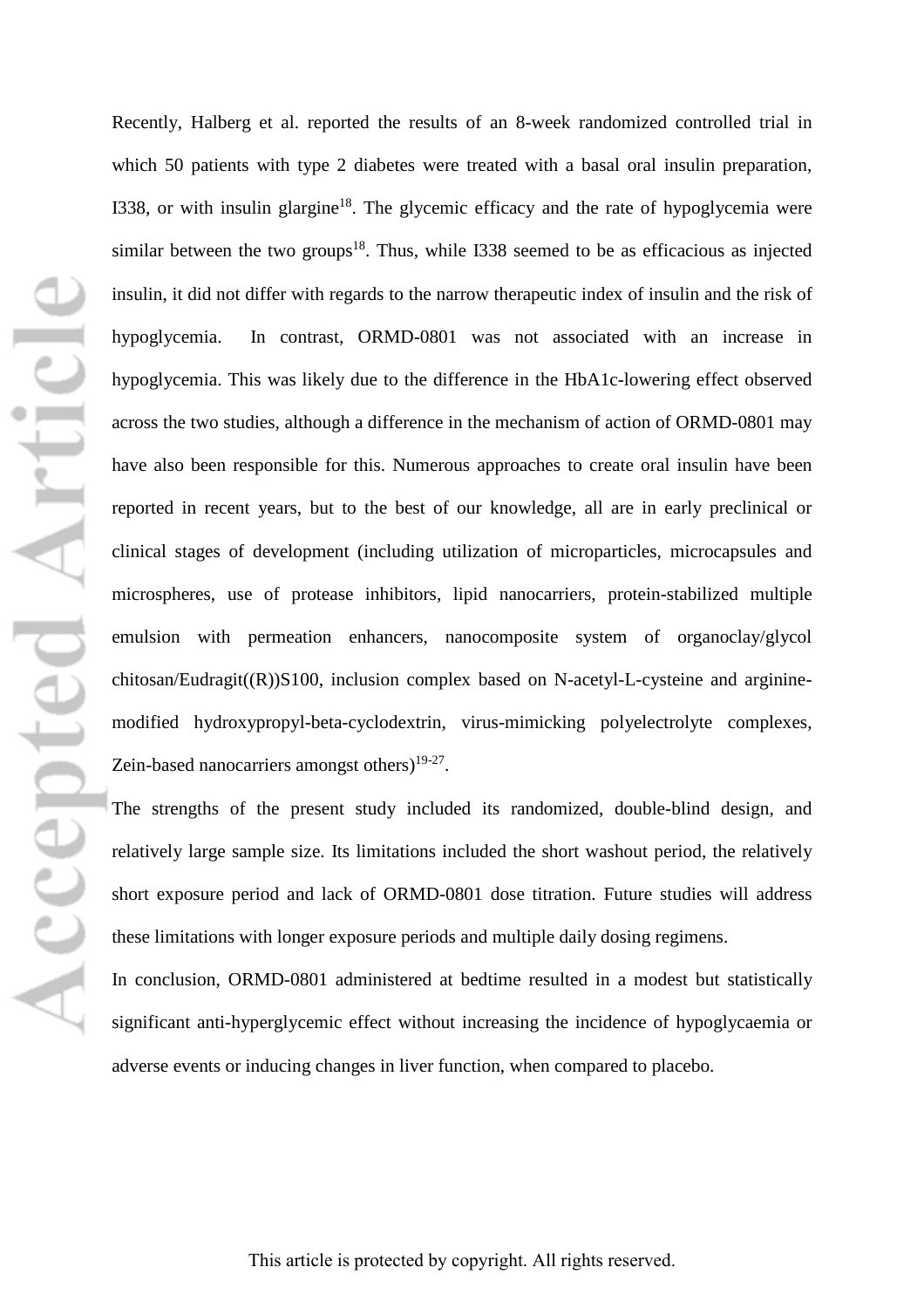#### **Acknowledgments**

The authors would like to thank the patients, their families and all investigators involved in this study. Writing assistance (including assisting authors with development of the outline and initial draft and incorporation of comments and proofreading) was provided by Yehudit Posen, Ph.D. (PSW Ltd., Rehovot, Israel).

## **Funding**

This work was sponsored by Oramed Pharmaceuticals Ltd., Jerusalem, Israel. The Sponsor was involved in the study design, collection, analysis and interpretation of data, as well as data checking of information provided in the manuscript.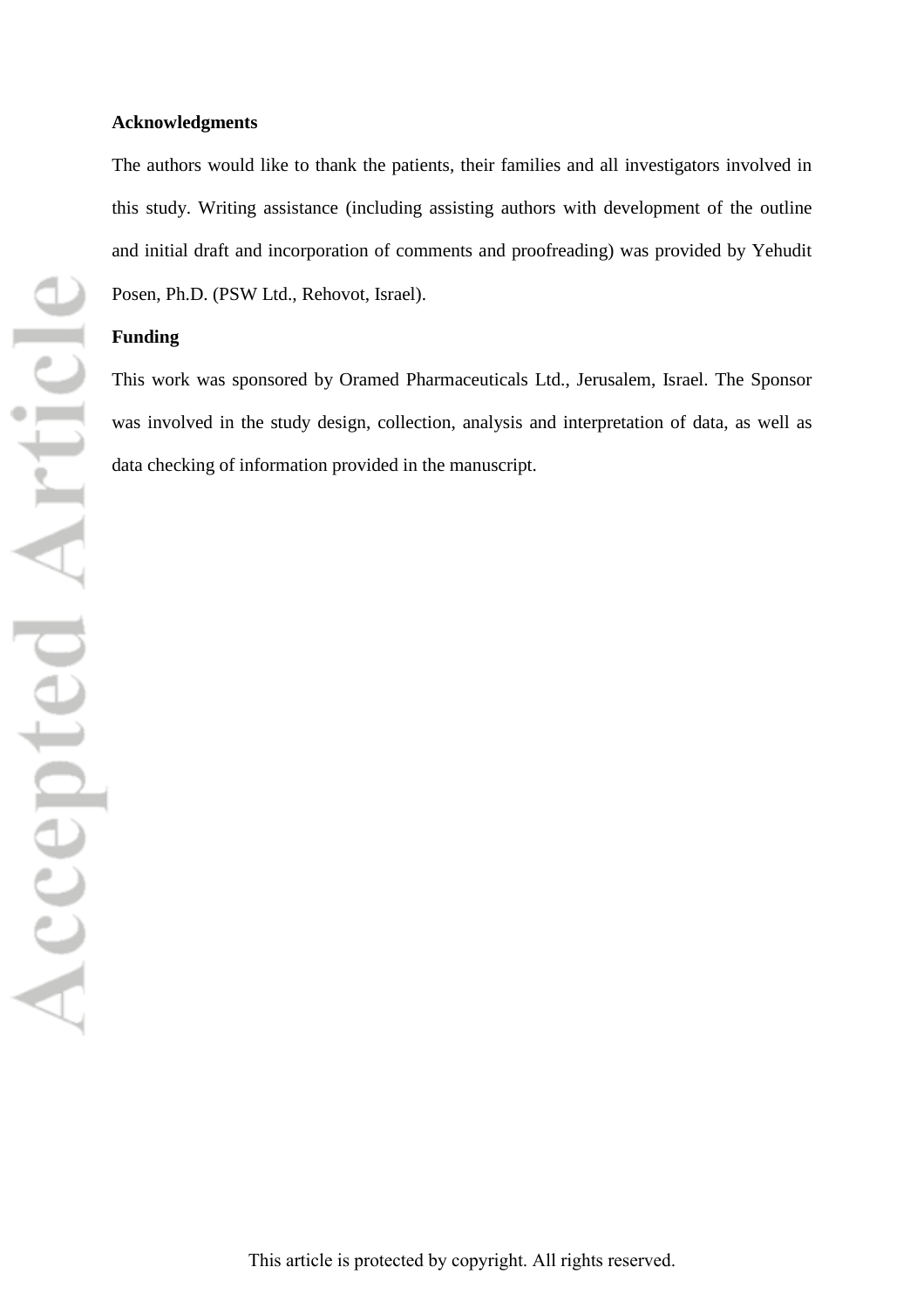# **References**

- 1. Inzucchi SE, Bergenstal RM, Buse JB, et al. Management of hyperglycemia in type 2 diabetes, 2015: a patient-centered approach: update to a position statement of the American Diabetes Association and the European Association for the Study of Diabetes. *Diabetes Care.* 2015;38(1):140-149.
- 2. Eldor R, Kidron M, Arbit E. Open-label study to assess the safety and pharmacodynamics of five oral insulin formulations in healthy subjects. *Diabetes Obes Metab.* 2010;12(3):219-223.
- 3. Arbit E, Kidron M. Oral insulin: the rationale for this approach and current developments. *J Diabetes Sci Technol.* 2009;3(3):562-567.
- 4. Arbit E, Kidron M. Oral Insulin Delivery in a Physiologic Context: Review. *J Diabetes Sci Technol.* 2017;11(4):825-832.
- 5. Eldor R, Arbit E, Corcos A, Kidron M. Glucose-reducing effect of the ORMD-0801 oral insulin preparation in patients with uncontrolled type 1 diabetes: a pilot study. *PLoS One.* 2013;8(4):e59524.
- 6. Standards of Medical Care in Diabetes-2017: Summary of Revisions. *Diabetes Care.*  2017;40(Suppl 1):S4-S5.
- 7. Aschner P, Kipnes MS, Lunceford JK, et al. Effect of the dipeptidyl peptidase-4 inhibitor sitagliptin as monotherapy on glycemic control in patients with type 2 diabetes. *Diabetes Care.* 2006;29(12):2632-2637.
- 8. Kawamori R, Inagaki N, Araki E, et al. Linagliptin monotherapy provides superior glycaemic control versus placebo or voglibose with comparable safety in Japanese patients with type 2 diabetes: a randomized, placebo and active comparatorcontrolled, double-blind study. *Diabetes Obes Metab.* 2012;14(4):348-357.
- 9. Gualandi-Signorini AM, Giorgi G. Insulin formulations--a review. *Eur Rev Med Pharmacol Sci.* 2001;5(3):73-83.
- 10. Edgerton DS, Lautz M, Scott M, et al. Insulin's direct effects on the liver dominate the control of hepatic glucose production. *J Clin Invest.* 2006;116(2):521-527.
- 11. Edgerton DS, Kraft G, Smith M, et al. Insulin's direct hepatic effect explains the inhibition of glucose production caused by insulin secretion. *JCI Insight.*  2017;2(6):e91863.
- 12. Maheux P, Chen YD, Polonsky KS, Reaven GM. Evidence that insulin can directly inhibit hepatic glucose production. *Diabetologia.* 1997;40(11):1300-1306.
- 13. Edgerton DS, Cardin S, Emshwiller M, et al. Small increases in insulin inhibit hepatic glucose production solely caused by an effect on glycogen metabolism. *Diabetes.*  2001;50(8):1872-1882.
- 14. Luzi L, DeFronzo RA. Effect of loss of first-phase insulin secretion on hepatic glucose production and tissue glucose disposal in humans. *Am J Physiol.* 1989;257(2 Pt 1):E241-246.
- 15. Jacober SJ, Prince MJ, Beals JM, et al. Basal insulin peglispro: Overview of a novel long-acting insulin with reduced peripheral effect resulting in a hepato-preferential action. *Diabetes Obes Metab.* 2016;18 Suppl 2:3-16.
- 16. Riddle MC. Lessons From Peglispro: IMAGINE How to Improve Drug Development and Affordability. *Diabetes Care.* 2016;39(4):499-501.
- 17. Munoz-Garach A, Molina-Vega M, Tinahones FJ. How Can a Good Idea Fail? Basal Insulin Peglispro [LY2605541] for the Treatment of Type 2 Diabetes. *Diabetes Ther.*  2017;8(1):9-22.
- 18. Halberg IB, Lyby K, Wassermann K, Heise T, Zijlstra E, Plum-Morschel L. Efficacy and safety of oral basal insulin versus subcutaneous insulin glargine in type 2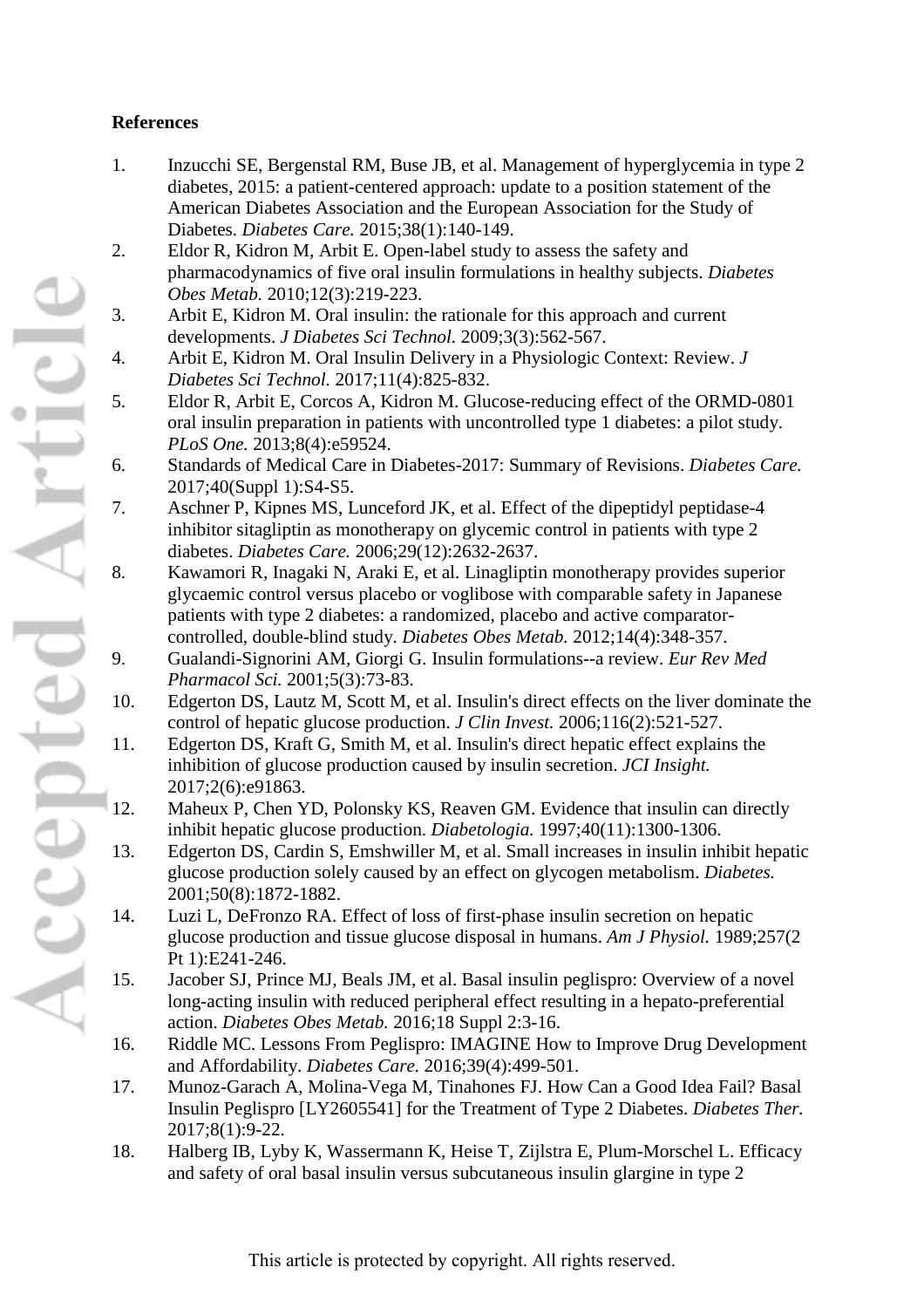diabetes: a randomised, double-blind, phase 2 trial. *Lancet Diabetes Endocrinol.*  2019;7(3):179-188.

- 19. Wong CY, Al-Salami H, Dass CR. Microparticles, microcapsules and microspheres: A review of recent developments and prospects for oral delivery of insulin. *Int J Pharm.* 2018;537(1-2):223-244.
- 20. Drucker DJ. Advances in oral peptide therapeutics. *Nat Rev Drug Discov.*  2020;19(4):277-289.
- 21. Poudwal S, Misra A, Shende P. Role of lipid nanocarriers for enhancing oral absorption and bioavailability of insulin and GLP-1 receptor agonists. *J Drug Target.*  2021:1-14.
- 22. Kaur I, Nallamothu B, Kuche K, Katiyar SS, Chaudhari D, Jain S. Exploring protein stabilized multiple emulsion with permeation enhancer for oral delivery of insulin. *Int J Biol Macromol.* 2021;167:491-501.
- 23. Lee SH, Back SY, Song JG, Han HK. Enhanced oral delivery of insulin via the colontargeted nanocomposite system of organoclay/glycol chitosan/Eudragit((R))S100. *J Nanobiotechnology.* 2020;18(1):104.
- 24. Li S, Liang N, Yan P, Kawashima Y, Sun S. Inclusion complex based on N-acetyl-Lcysteine and arginine modified hydroxypropyl-beta-cyclodextrin for oral insulin delivery. *Carbohydr Polym.* 2021;252:117202.
- 25. Liu C, Xu H, Sun Y, Zhang X, Cheng H, Mao S. Design of Virus-Mimicking Polyelectrolyte Complexes for Enhanced Oral Insulin Delivery. *J Pharm Sci.*  2019;108(10):3408-3415.
- 26. Martinez-Lopez AL, Gonzalez-Navarro CJ, Vizmanos JL, Irache JM. Zein-based nanocarriers for the oral delivery of insulin. In vivo evaluation in Caenorhabditis elegans. *Drug Deliv Transl Res.* 2021.
- 27. Iyer H, Khedkar A, Verma M. Oral insulin a review of current status. *Diabetes Obes Metab.* 2010;12(3):179-185.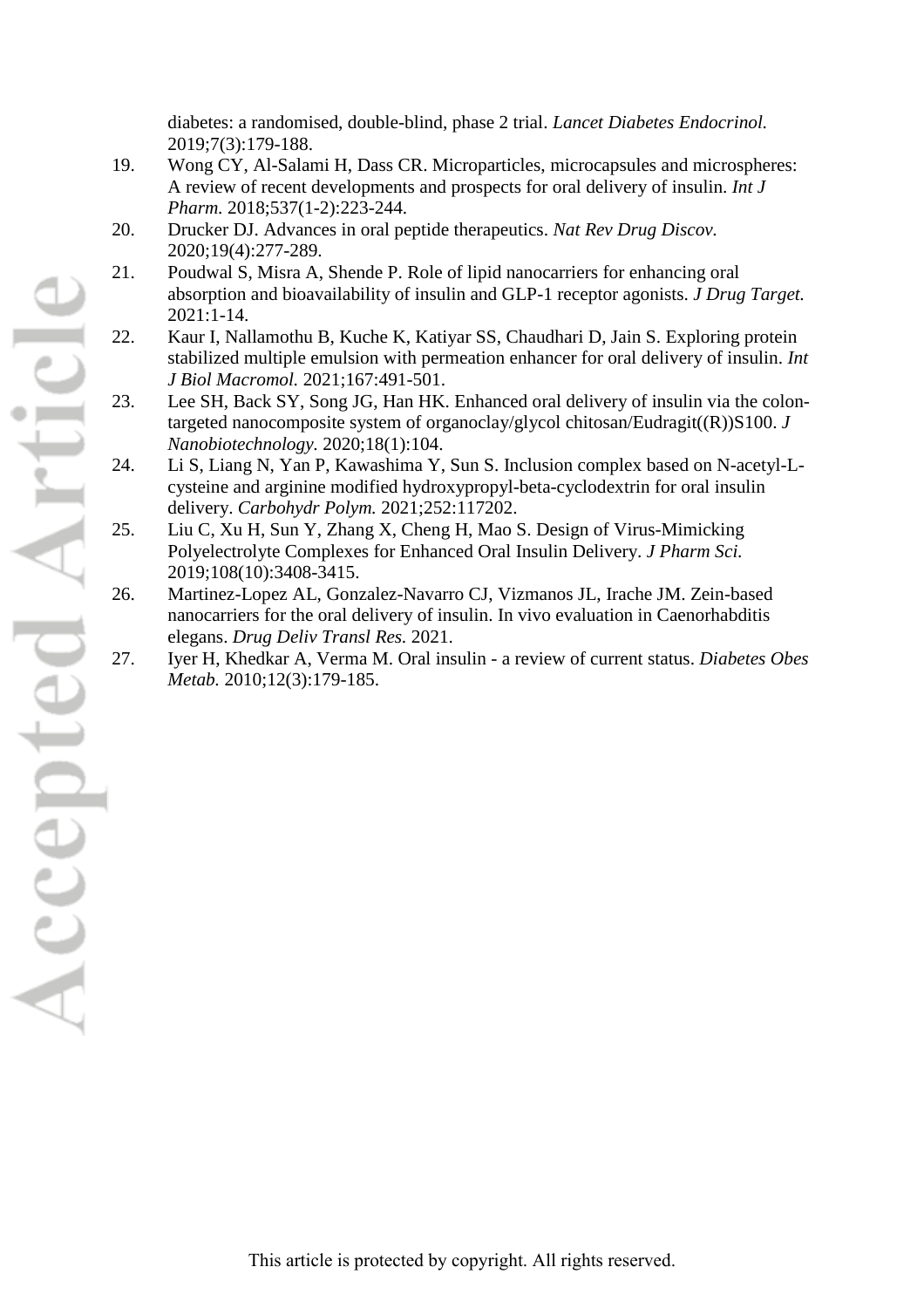#### **Figure Legends**

**Figure 1. Percent mean change from baseline glucose at 4 weeks**. Efficacy assessments using continuous glucose monitoring 80% trimmed data, were based on the readings from the two last days during the assessment period (run-in or active treatment), unless technical difficulties precluded calculation of the weighted mean glucose levels. In this case, the last two days with at least 80% of the expected number of measurements were used. Error bars represent standard error of means. **A. Night time glucose:** Night time was defined as 6 hours after dosing; \* p=0.0268. **B. 24-hour glucose**. 24-hours were defined as 6AM to 6AM the following day; \*\* p<0.0001. **C. Fasting glucose:** Fasting was defined as the time period between 5AM to 7AM; \*\*\*\* p=0.0012. **D. Daytime glucose:** Daytime was defined as 6AM to 10PM; † p=0.003.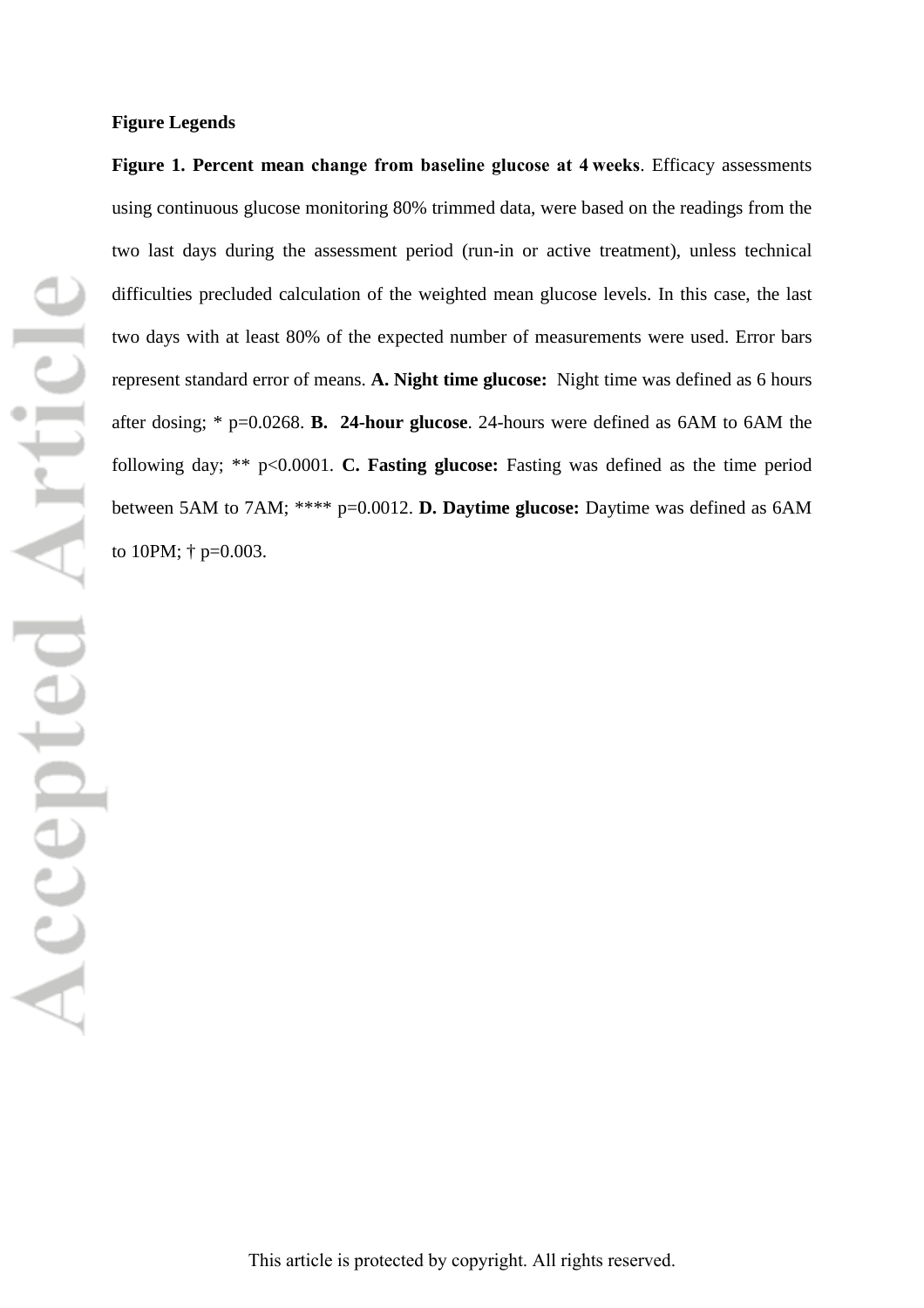# **Table 1**. **Demographics and Baseline Characteristics by Treatment Group**

|                                                            | <b>Placebo</b> | <b>ORMD-0801</b> | <b>ORMD-0801</b> | <b>ORMD-0801</b> |
|------------------------------------------------------------|----------------|------------------|------------------|------------------|
|                                                            |                | 16 mg            | 24 mg            | pooled           |
|                                                            | $(N=64)$       | $(N=61)$         | $(N=63)$         | $(N=124)$        |
| Age (Mean $\pm$ SD)                                        | $58.6 + 9.2$   | $57.9 \pm 8.0$   | $57.3 \pm 8.8$   | $57.6 \pm 8.4$   |
| Men, $n$ $(\%)$                                            | 29(45.3)       | 39(63.9)         | 34(54.0)         | 73 (58.9)        |
| Race, $n$ $(\%)$                                           |                |                  |                  |                  |
| White                                                      | 53 (82.8)      | 50(82.0)         | 55 (87.3)        | 105(84.7)        |
| <b>Black or African</b><br><b>American</b>                 | 7(10.9)        | 8(13.1)          | 4(6.3)           | 12(9.7)          |
| <b>Asian</b>                                               | 2(3.1)         | 2(3.3)           | 2(3.2)           | 4(3.2)           |
| <b>Native Hawaiian or</b><br><b>Other Pacific Islander</b> | 2(3.1)         | 1(1.6)           | 0(0)             | 1(0.8)           |
| Other                                                      | 0(0)           | 0(0)             | $2(3.2\%)$       | 2(1.6)           |
| Ethnicity $N$ (%)                                          |                |                  |                  |                  |
| <b>Hispanic or Latino</b>                                  | 31 (48.4)      | 32(52.5)         | 36(57.1)         | 68 (54.8)        |
| Non-Hispanic or<br>Latino                                  | 33(51.6)       | 29(47.5)         | 27(42.9)         | 56 (45.2)        |
| <b>HbA1c</b>                                               | 7.9(0.9)       | 7.97(0.9)        | 8.04(0.9)        | 8.01(0.9)        |
| <b>Fasting blood glucose</b><br>(mg/dL)                    | 166.03(41.4)   | 169.57 (49.7)    | 162.60(39.7)     | 165.9(44.6)      |
| Subject on $\geq 1$<br>medication $N$ (%)                  | 36(56.3)       | 24 (39.3)        | 24(38.1)         | 48 (38.7)        |
| <b>Metformin</b>                                           | 8(12.5)        | 6(9.8)           | 6(9.5)           | 12(9.6)          |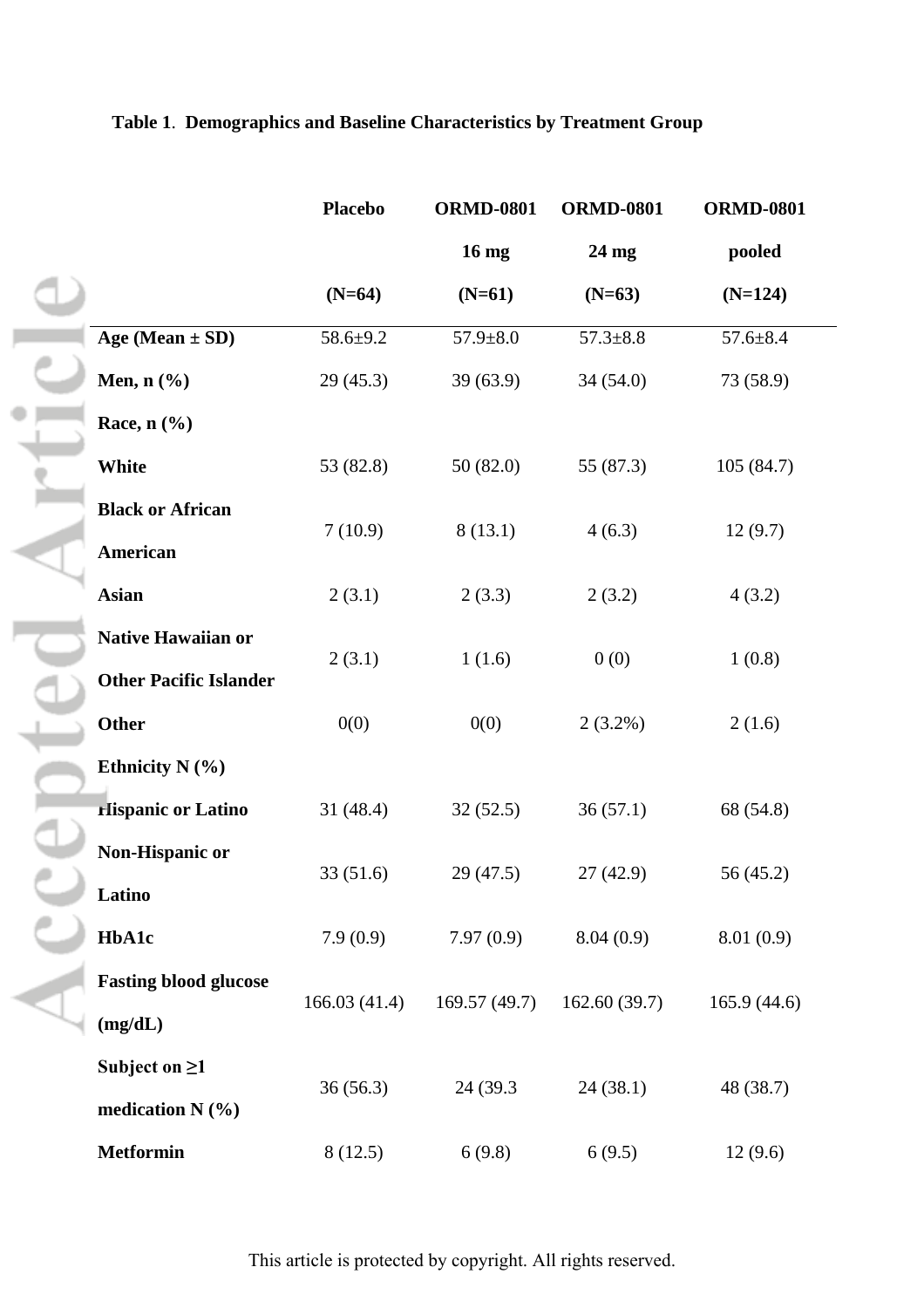| <b>Sitagliptin</b> | 1(1.6)   | 0(0.0)   | 3(4.8) | 3(2.4)   |
|--------------------|----------|----------|--------|----------|
| <b>Glimepiride</b> | 12(18.8) | 4(6.6)   | 5(7.9) | 9(7.3)   |
| Glipizide          | 14(21.9) | 11(18.0) | 5(7.9) | 16(12.9) |
| <b>Glyburide</b>   | 1(1.6)   | 1(1.6)   | 2(3.2) | 3(2.4)   |
| Pioglitazone       | 1(1.6)   | 2(3.3)   | 1(1.6) | 3(2.4)   |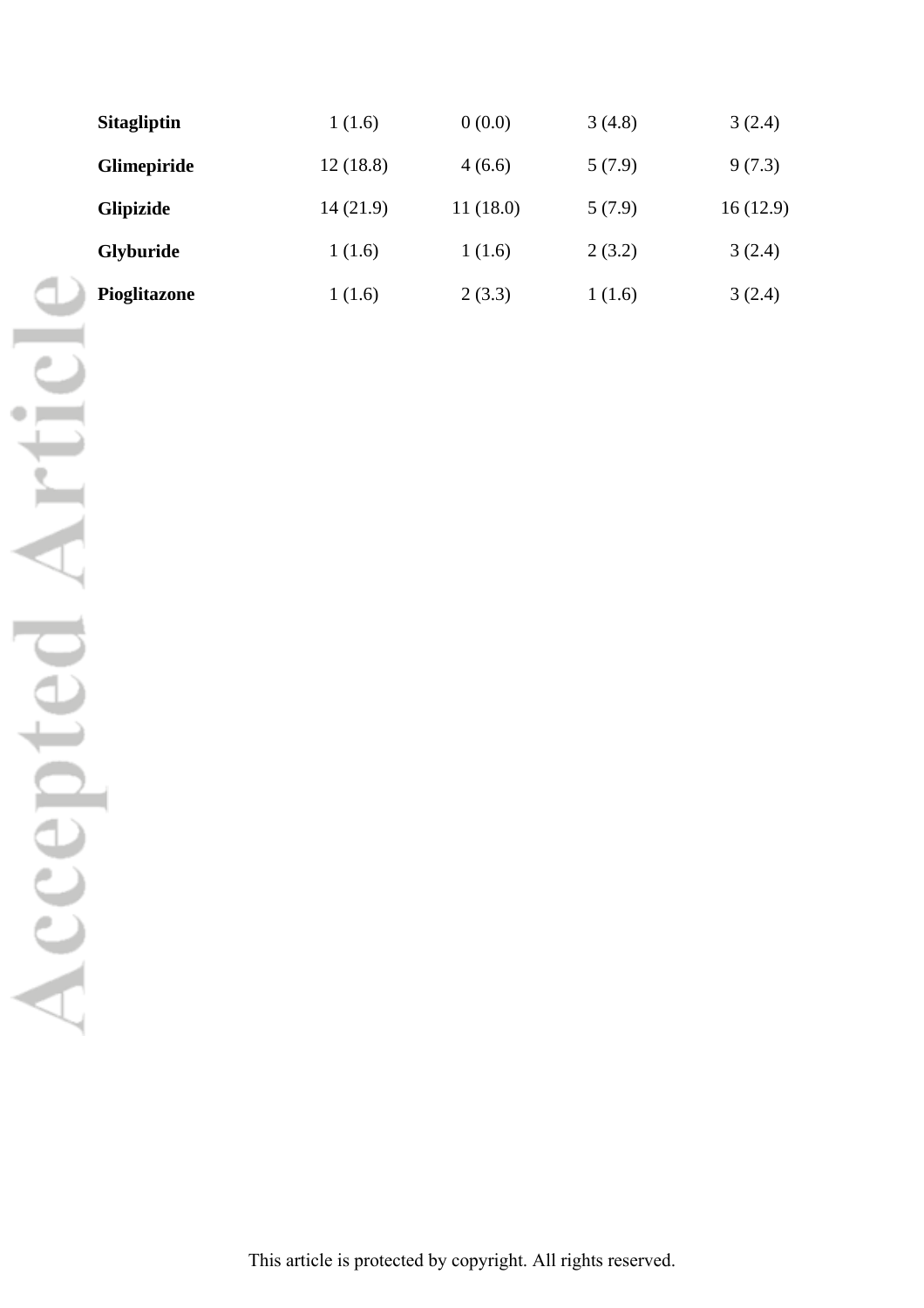|                         | <b>Placebo</b>                              | <b>ORMD-0801</b>                        | <b>ORMD-0801</b> | <b>ORMD-0801</b> |  |  |  |
|-------------------------|---------------------------------------------|-----------------------------------------|------------------|------------------|--|--|--|
|                         |                                             | 16 <sub>mg</sub>                        | 24mg             | pooled           |  |  |  |
|                         | $(N=58)$                                    | $(N=54)$                                | $(N=60)$         | $(N=114)$        |  |  |  |
|                         | Mean nighttime glucose (mg/dL), mean ± SD   |                                         |                  |                  |  |  |  |
| N                       | 46                                          | 44                                      | 47               | 91               |  |  |  |
| Run-in period           | $171.4 \pm 43.3$                            | $173.1 \pm 36.6$                        | $164.1 \pm 43.9$ | $168.4 \pm 40.5$ |  |  |  |
| <b>Treatment period</b> | $185.1 \pm 52.7$                            | $169.4 \pm 33.9$                        | $170.7 \pm 49.1$ | $170.1 \pm 42.2$ |  |  |  |
| Change (mg/dL)          | $13.7 \pm 26.1$                             | $-3.7 \pm 19.0$                         | $6.6 \pm 26.4$   | $1.7 \pm 23.5$   |  |  |  |
| p-value <sup>†</sup>    |                                             | 0.0020                                  | 0.2118           | 0.0117           |  |  |  |
| Change $(\% )$          | $8.5 \pm 16.3$                              | $-1.3 \pm 11.6$                         | $5.1 \pm 16.9$   | $2.0 \pm 14.8$   |  |  |  |
| p-value <sup>†</sup>    |                                             | 0.0052                                  | 0.3091           | 0.0268           |  |  |  |
|                         |                                             | Mean 24-hour glucose (mg/dL), mean ± SD |                  |                  |  |  |  |
| N                       | 44                                          | 44                                      | 46               | 90               |  |  |  |
| Run-in period           | $173.5 \pm 37.5$                            | $173.8 \pm 35.9$                        | $163.7 \pm 35.9$ | $168.6 \pm 35.9$ |  |  |  |
| <b>Treatment period</b> | $186.7 \pm 40.8$                            | $171.8 \pm 36.3$                        | $164.9 \pm 38.2$ | $168.3 \pm 37.2$ |  |  |  |
| Change $(mg/dL)$        | $13.3 \pm 17.5$                             | $-2.0 \pm 14.5$                         | $1.3 \pm 17.3$   | $-0.3 \pm 16.0$  |  |  |  |
| p-value <sup>†</sup>    |                                             | < 0.0001                                | 0.0008           | < 0.0001         |  |  |  |
| Change $(\% )$          | $8.0 \pm 10.2$                              | $-0.8 \pm 8.0$                          | $1.2 \pm 11.2$   | $0.2 \pm 9.8$    |  |  |  |
| p-value <sup>†</sup>    |                                             | < 0.0001                                | 0.0016           | < 0.0001         |  |  |  |
|                         | Mean fasting glucose (mg/dL), mean $\pm$ SD |                                         |                  |                  |  |  |  |

**Table 2. Glucose readings at baseline and after 4 weeks of treatment as obtained from continuous glucose monitoring - 80% trimmed data - ITT population**‡

**N** 46 45 47 92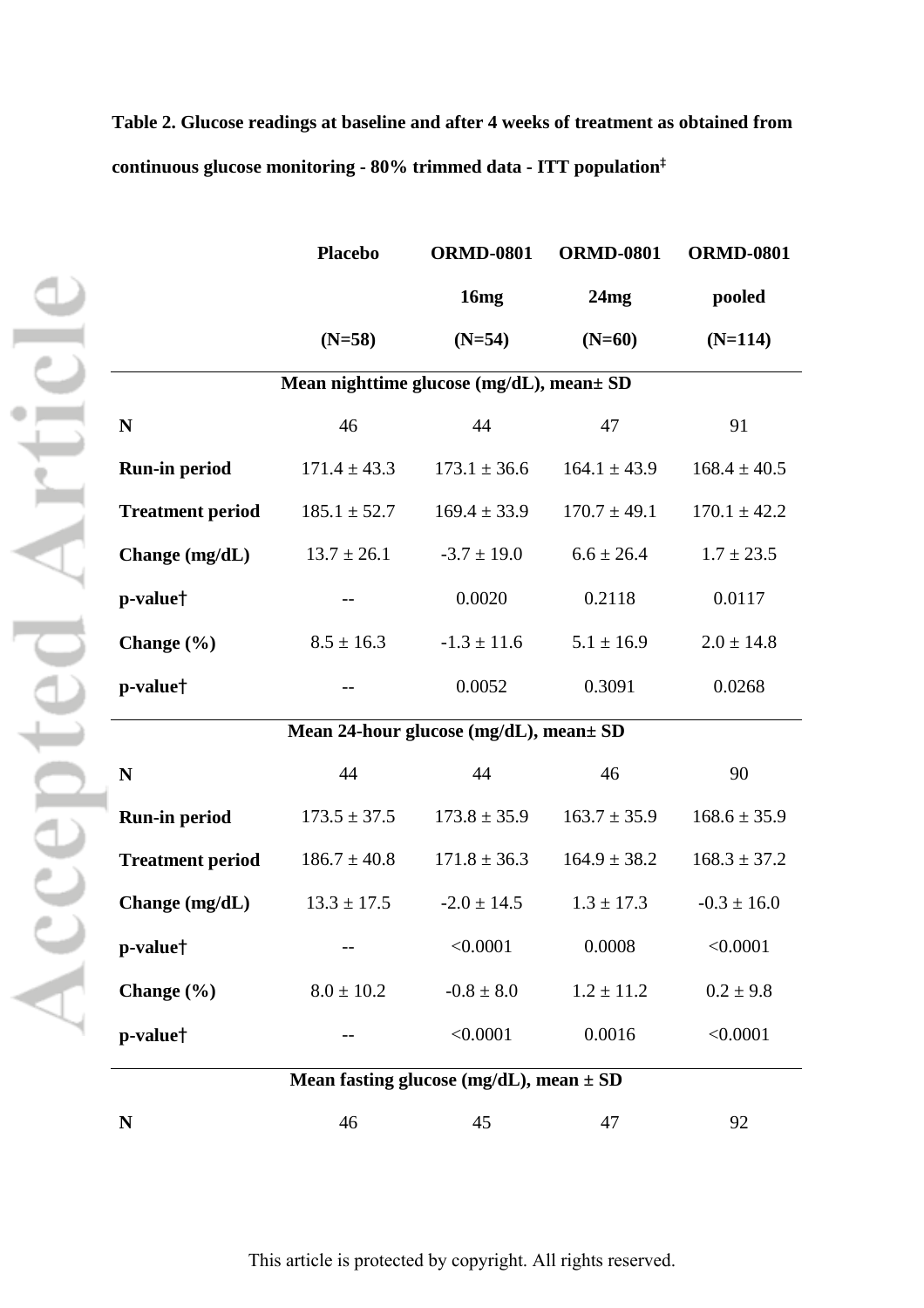| <b>Run-in period</b>    | $159.0 \pm 33.0$ | $155.4 \pm 38.2$ | $152.0 \pm 29.7$ | $153.7 \pm 33.9$ |
|-------------------------|------------------|------------------|------------------|------------------|
| <b>Treatment period</b> | $175.0 + 37.4$   | $155.1 \pm 33.9$ | $151.5 \pm 35.3$ | $153.3 \pm 34.5$ |
| Change $(mg/dL)$        | $16.0 \pm 20.8$  | $-0.3 \pm 22.0$  | $-0.5 \pm 22.0$  | $-0.4 \pm 21.9$  |
| p-value <sup>†</sup>    | --               | 0.0005           | 0.0003           | < 0.0001         |
| Change $(\% )$          | $10.8 \pm 13.9$  | $2.1 \pm 18.7$   | $0.2 + 15.5$     | $1.1 + 17.1$     |
| p-value <sup>†</sup>    | --               | 0.0115           | 0.0018           | 0.0012           |
|                         |                  |                  |                  |                  |

#### **Mean daytime glucose (mg/dL), mean ± SD**

| $170.3 \pm 37.7$ |
|------------------|
| $171.2 \pm 37.8$ |
| $0.9 \pm 17.9$   |
| 0.0010           |
| $1.1 \pm 10.8$   |
| 0.0030           |
|                  |

† Analysis performed comparing to placebo using either a one-way analysis of variance (ANOVA) or a one-way analysis of variance (ANOVA) model on the ranks (Kruskal-Wallis Test) depending on the normality of the residuals.

‡ Efficacy assessments using CGM data were based on the readings from the two last days during the assessment period (run-in or active treatment), unless technical difficulties precluded calculation of the weighted mean glucose levels. In this case, the last two days with at least 80% of the expected number of measurements were used. Nighttime- 6 hours after dosing; 24-hour- 6AM to 6AM; fasting- 5AM to 7AM; daytime- 6AM to 10PM.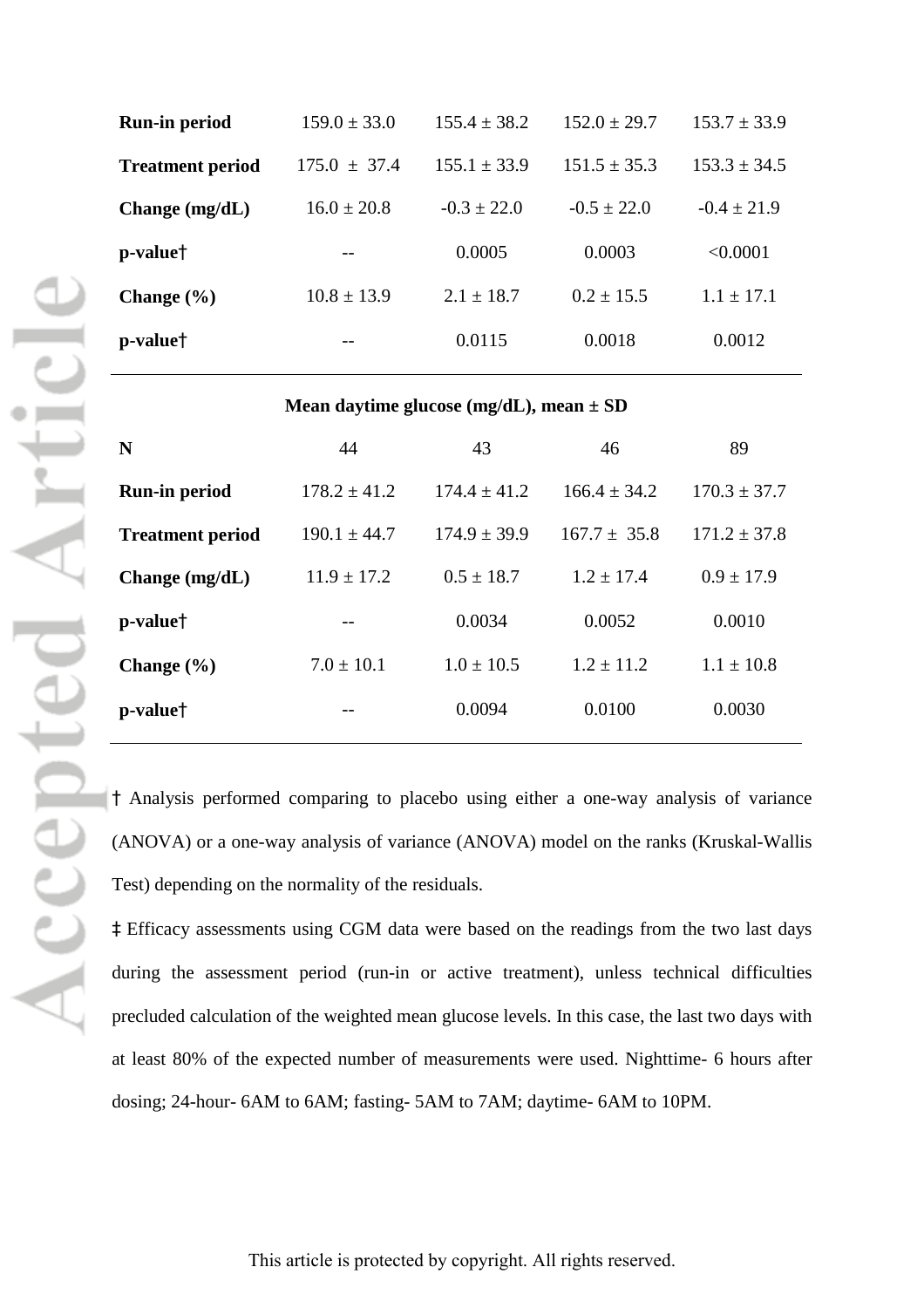|                                           | <b>Placebo</b>    | <b>ORMD-0801</b>                       | <b>ORMD-0801</b>  | <b>ORMD-0801</b>  |
|-------------------------------------------|-------------------|----------------------------------------|-------------------|-------------------|
|                                           | $(N=58)$          | $16mg (N=54)$                          | $24mg (N=60)$     | pooled $(N=114)$  |
|                                           |                   | HbA1c $(\% )$                          |                   |                   |
| ${\bf N}$                                 | 58                | 53                                     | 59                | 113               |
| <b>Baseline mean ± SD</b>                 | $7.9 \pm 0.9$     | $7.97 \pm 0.9$                         | $8.04 \pm 0.9$    | $8.01 \pm 0.9$    |
| Day 29- End of treatment                  | $8.1 \pm 1.0$     | $8.0 \pm 1.0$                          | $8.0 \pm 1.0$     | $8.0 \pm 1.0$     |
| $mean \pm SD$<br>Change, mean $\pm$ SD    | $0.2 \pm 0.5$     | $0 \pm 0.5$                            | $-0.0 \pm 0.6$    | $-0.0 \pm 0.5$    |
| p-value <sup>†</sup>                      |                   | 0.0515                                 | 0.0232            | 0.0149            |
|                                           |                   | Fasting blood glucose (mg/dL)          |                   |                   |
| N                                         | 57                | 53                                     | 60                | 113               |
| Baseline mean $\pm$ SD                    | $166.03 \pm 41.4$ | $169.57 \pm 49.7$                      | $162.60 \pm 39.7$ | $165.9 \pm 44.6$  |
| Day 29- End of treatment<br>$mean \pm SD$ | $174.7 \pm 46.8$  | $170.4 \pm 52.0$                       | $166.3 \pm 48.5$  | $168.2 \pm 50.0$  |
| Change from baseline, mean<br>$\pm SD$    | $8.9 \pm 26.2$    | $0.65 \pm 43.4$                        | $3.72 \pm 33.2$   | $2.3 \pm 38.2$    |
| p-value <sup>†</sup>                      |                   | 0.216                                  | 0.4234            | 0.2376            |
|                                           |                   | Morning fasting serum insulin (pmol/L) |                   |                   |
| $\mathbf N$                               | 58                | 52                                     | 60                | 112               |
| Baseline mean $\pm$ SD                    | $130.32 \pm 87.3$ | $117.53 \pm 110.8$                     | $118.0 \pm 78.4$  | $117.78 \pm 94.8$ |
| Day 29- End of treatment<br>$mean \pm SD$ | $125.5 \pm 82.3$  | $114.4 \pm 75.7$                       | $114.9 \pm 72.9$  | $114.7 \pm 73.9$  |
| Change, mean $\pm$ SD                     | $-4.82 \pm 55.0$  | $-5.32 \pm 107.3$                      | $-3.65 \pm 54.3$  | $-4.4 \pm 83.0$   |
| p-value <sup>†</sup>                      |                   | 0.9726                                 | 0.9327            | 0.9777            |

**Table 3. Measures at baseline and after 4 weeks of treatment - ITT**‡ **population**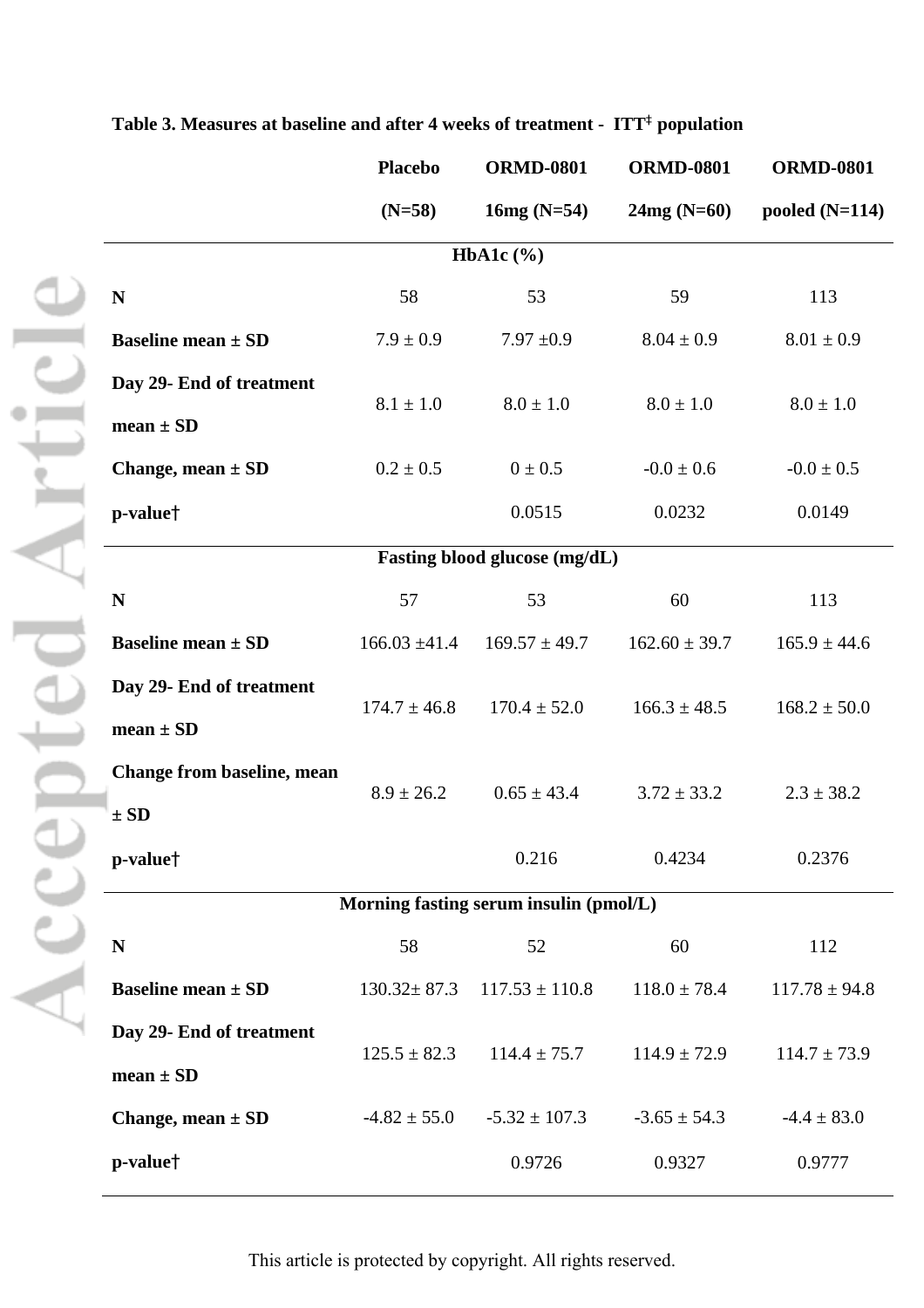| Morning fasting C-peptide (nmol/L)       |                                        |                  |                  |                  |  |  |
|------------------------------------------|----------------------------------------|------------------|------------------|------------------|--|--|
| N                                        | 58                                     | 52               | 60               | 112              |  |  |
| Baseline mean $\pm$ SD                   | $0.89 \pm 0.4$                         | $0.84 \pm 0.5$   | $0.84 \pm 0.4$   | $0.84 \pm 0.4$   |  |  |
| Day 29- End of treatment                 |                                        | $0.9 \pm 0.4$    | $0.8 \pm 0.3$    |                  |  |  |
| $mean \pm SD$                            | $0.9 \pm 0.4$                          |                  |                  | $0.9 \pm 0.4$    |  |  |
| Change, mean $\pm$ SD                    | $-0.0 \pm 0.3$                         | $0.0 \pm 0.4$    | $-0.0 \pm 0.3$   | $-0.0 \pm 0.3$   |  |  |
| p-value <sup>†</sup>                     |                                        | 0.7044           | 0.8629           | 0.7475           |  |  |
|                                          | Morning fasting triglycerides (mmol/L) |                  |                  |                  |  |  |
| N                                        | 58                                     | 53               | 60               | 113              |  |  |
| Baseline mean $\pm$ SD                   | $1.86 \pm 1.0$                         | $1.8 \pm 1$      | $1.78 \pm 0.8$   | $1.79 \pm 0.9$   |  |  |
| Day 29- End of treatment                 | $2.0 \pm 1.1$                          | $1.9 \pm 1.0$    | $1.9 \pm 0.9$    | $1.9 \pm 0.9$    |  |  |
| $mean \pm SD$                            |                                        |                  |                  |                  |  |  |
| Change, mean $\pm$ SD                    | $0.1 \pm 0.7$                          | $0.1 \pm 0.7$    | $0.1 \pm 0.7$    | $0.1 \pm 0.7$    |  |  |
| p-value <sup>†</sup>                     |                                        | 0.6647           | 0.975            | 0.8127           |  |  |
|                                          |                                        | Weight (kg)      |                  |                  |  |  |
| N                                        | 58                                     | 54               | 60               | 114              |  |  |
| Baseline mean $\pm$ SD                   | $86.70 \pm 16.6$                       | $90.78 \pm 16.1$ | $86.82 \pm 19.8$ | $88.70 \pm 18.1$ |  |  |
| Day 29- End of treatment                 |                                        |                  |                  |                  |  |  |
| $mean \pm SD$                            | $86.2 \pm 16.5$                        | $90.5 \pm 16.4$  | $86.8 \pm 19.7$  | $88.5 \pm 18.2$  |  |  |
| Change, mean $\pm$ SD                    | $-0.5 \pm 1.6$                         | $-0.29 \pm 1.6$  | $-0.0 \pm 1.6$   | $-0.2 \pm 1.6$   |  |  |
| p-value <sup>†</sup>                     |                                        | 0.3995           | 0.0889           | 0.1431           |  |  |
| <b>Alkaline Phosphatase (U/L)</b>        |                                        |                  |                  |                  |  |  |
| N                                        | 62                                     | 59               | 63               |                  |  |  |
| <b>Baseline mean <math>\pm</math> SD</b> | $88.5 \pm 25.7$                        | $89.5 \pm 25.6$  | $88.0 \pm 24.8$  |                  |  |  |
| Day 29- End of treatment                 | $83.5 \pm 24.8$                        | $89.6 \pm 26.7$  | $82.7 \pm 22.6$  |                  |  |  |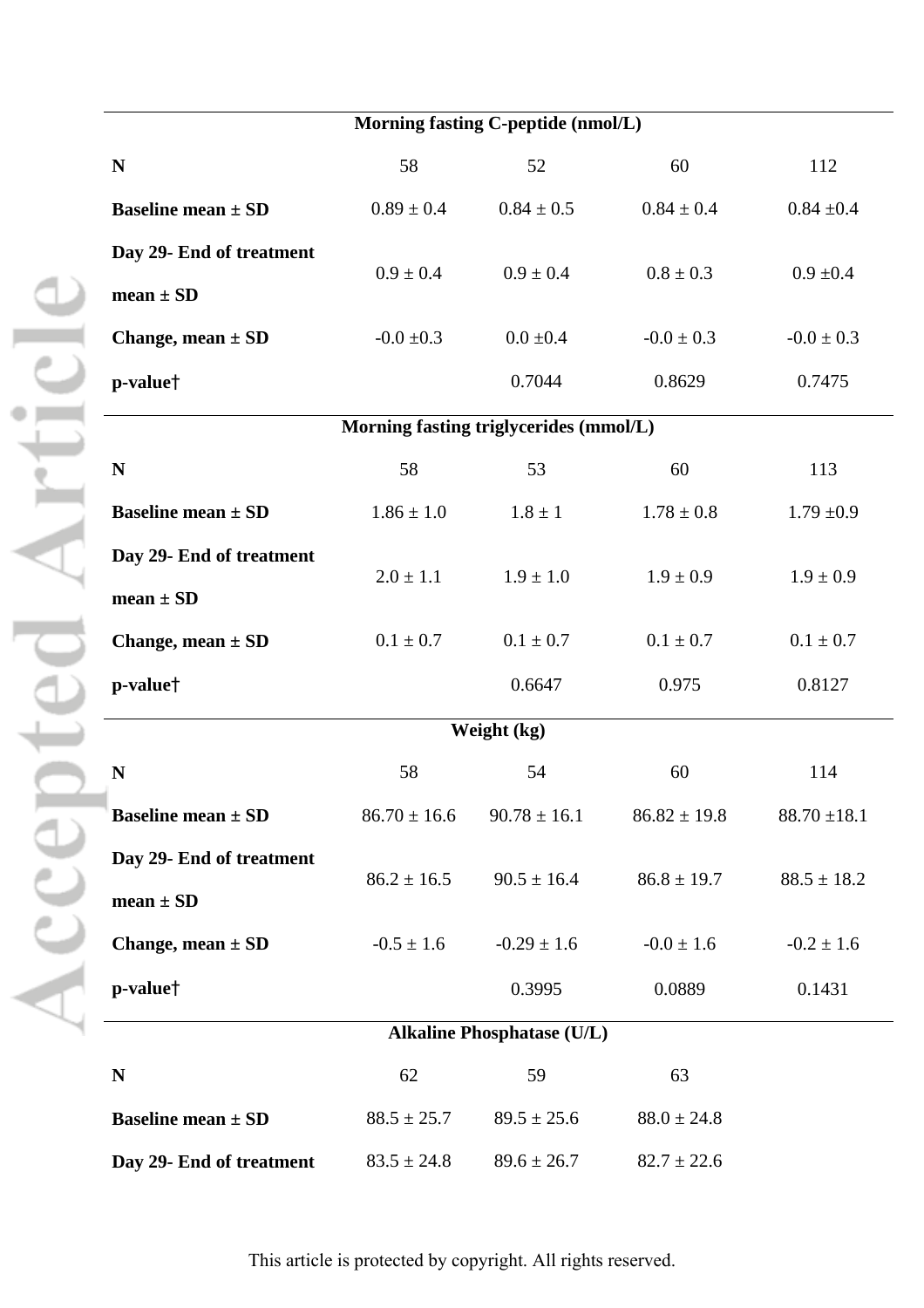| Change, mean $\pm$ SD    |
|--------------------------|
| p-value <sup>†</sup>     |
|                          |
| N                        |
| Baseline mean $\pm$ SD   |
| Day 29- End of treatment |
| $mean \pm SD$            |
| Change, mean $\pm$ SD    |
| p-value <sup>†</sup>     |
|                          |
| N                        |
| Baseline mean $\pm$ SD   |
| Day 29- End of treatment |
| $mean \pm SD$            |
| Change, mean $\pm$ SD    |
| p-value <sup>†</sup>     |
|                          |
| N                        |
| Baseline mean $\pm$ SD   |
| Day 29- End of treatment |
| $mean \pm SD$            |

**mean ± SD**

| Change, mean $\pm$ SD                     | $-4.9 \pm 13.6$ | $-0.1 \pm 15.2$          | $-5.2 \pm 12.4$ |  |
|-------------------------------------------|-----------------|--------------------------|-----------------|--|
| p-value†                                  |                 | 0.0546                   | 0.9168          |  |
|                                           |                 | ALT (U/L)                |                 |  |
| N                                         | 62              | 59                       | 62              |  |
| <b>Baseline mean ± SD</b>                 | $29.3 \pm 15.9$ | $28.7 \pm 11.2$          | $30.1 \pm 12.7$ |  |
| Day 29- End of treatment<br>mean $\pm$ SD | $32.6 \pm 19.1$ | $32.0 \pm 14.7$          | $30.7 \pm 16.0$ |  |
| Change, mean $\pm$ SD                     | $3.6 \pm 10.0$  | $3.0 \pm 10.7$           | $0.7 \pm 10.0$  |  |
| p-value†                                  |                 | 0.7689                   | 0.1221          |  |
|                                           |                 | AST (U/L)                |                 |  |
| N                                         | 62              | 59                       | 62              |  |
| <b>Baseline mean ± SD</b>                 | $24.4 \pm 9.2$  | $24.3 \pm 7.9$           | $25.0 \pm 9.6$  |  |
| Day 29- End of treatment<br>$mean \pm SD$ | $25.8 \pm 11.1$ | $26.4 \pm 12.5$          | $25.4 \pm 11.4$ |  |
| Change, mean $\pm$ SD                     | $1.5 \pm 6.8$   | $1.9 \pm 11.3$           | $0.5 \pm 7.8$   |  |
| p-value†                                  |                 | 0.8355                   | 0.4941          |  |
|                                           |                 | Bilirubin, total (mg/dL) |                 |  |
| N                                         | 62              | 59                       | 63              |  |
| <b>Baseline mean ± SD</b>                 | $0.5 \pm 0.2$   | $0.6 \pm 0.3$            | $0.5 \pm 0.3$   |  |
| Day 29- End of treatment<br>mean $\pm$ SD | $0.5 \pm 0.3$   | $0.6 \pm 0.4$            | $0.5\pm0.3$     |  |
| Change, mean $\pm$ SD                     | $0.0\pm0.1$     | $-0.0 \pm 0.2$           | $-0.0 \pm 0.2$  |  |
| p-value†                                  |                 | 0.1033                   | 0.2253          |  |
|                                           |                 |                          |                 |  |

**Systolic blood pressure (mmHg)**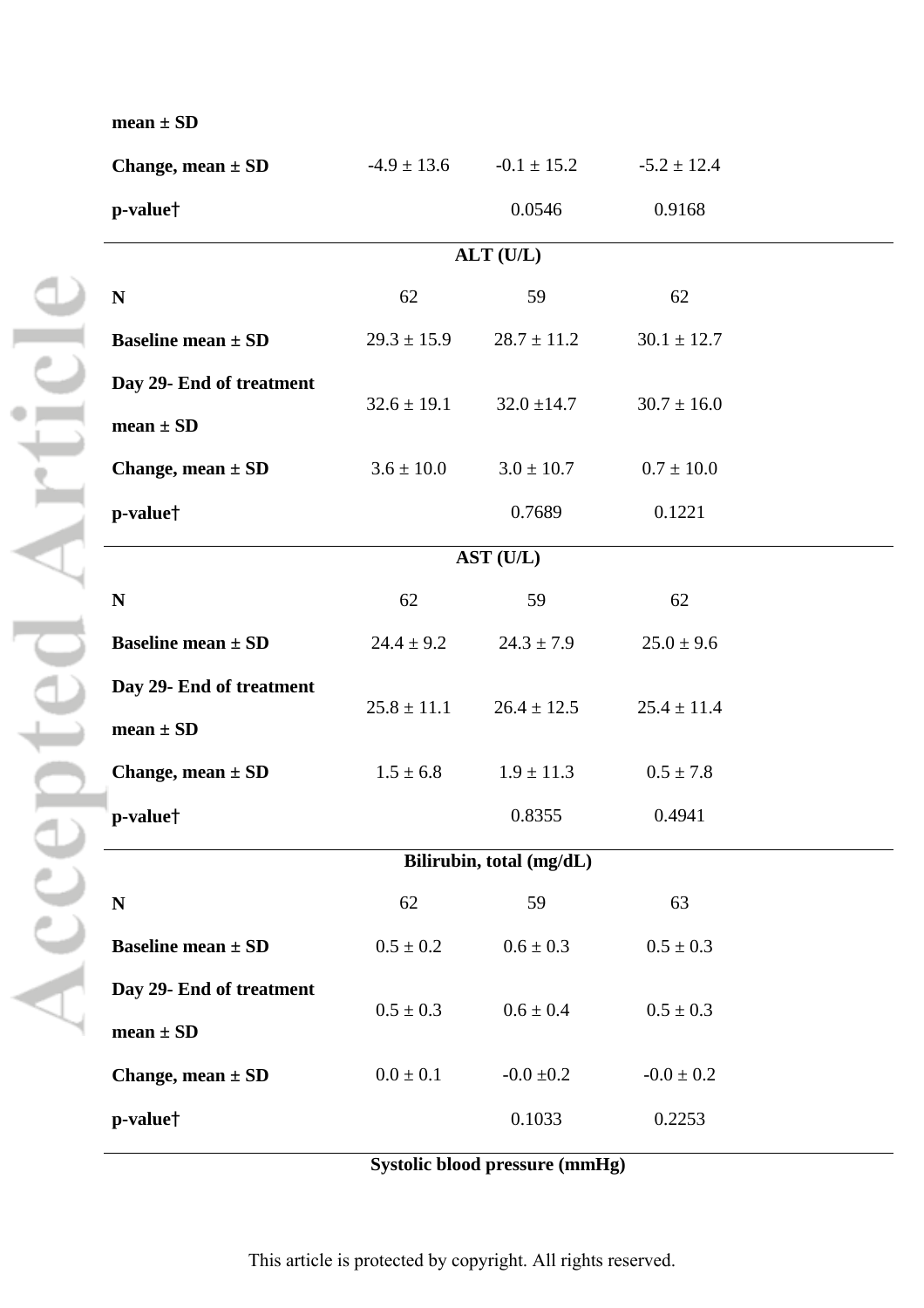| $\mathbf N$                              | 63               | 60                               | 63               |                |
|------------------------------------------|------------------|----------------------------------|------------------|----------------|
| <b>Baseline mean <math>\pm</math> SD</b> | $126.5 \pm 13.8$ | $128.1 \pm 14.2$                 | $123.8 \pm 12.9$ |                |
| Day 29- End of treatment                 | $125.8 \pm 13.7$ | $129.0 \pm 16.0$                 | $124.8 \pm 14.8$ |                |
| mean $\pm$ SD                            |                  |                                  |                  |                |
| Change, mean $\pm$ SD                    | $-0.6 \pm 11.5$  | $0.9 \pm 11.3$                   | $1.0 \pm 11.8$   |                |
| p-value <sup>†</sup>                     |                  | 0.4859                           | 0.441            |                |
|                                          |                  | Diastolic blood pressure (mmHg)  |                  |                |
| N                                        | 63               | 60                               | 63               |                |
| <b>Baseline mean <math>\pm</math> SD</b> | $77.8 \pm 9.4$   | $76.8 \pm 7.7$                   | $76.8 \pm 8.8$   |                |
| Day 29- End of treatment                 | $77.5 \pm 8.5$   | $77.2 \pm 8.4$                   | $75.8 \pm 8.6$   |                |
| $mean \pm SD$                            |                  |                                  |                  |                |
| Change, mean $\pm$ SD                    | $-0.2 \pm 7.4$   | $0.2 \pm 8.1$                    | $-1.1 \pm 7.2$   |                |
| p-value <sup>†</sup>                     |                  | 0.7758                           | 0.5193           |                |
|                                          |                  | <b>C-Reactive Protein (mg/L)</b> |                  |                |
| $\mathbf N$                              | 57               | 53                               | 57               | 110            |
| <b>Baseline mean <math>\pm</math> SD</b> | $6.55 \pm 10.7$  | $3.90 \pm 3.9$                   | $4.46 \pm 4.6$   | $4.19 \pm 4.3$ |
| Day 29- End of treatment                 | $6.26 \pm 6.4$   | $4.04 \pm 4.1$                   | $5.61 \pm 7.5$   | $4.85 \pm 6.2$ |
| $mean \pm SD$                            |                  |                                  |                  |                |
| Change, mean $\pm$ SD                    | $-0.28 \pm 9.9$  | $0.15 \pm 4.1$                   | $1.15 \pm 6.8$   | $0.67 \pm 5.7$ |
| p-value <sup>†</sup>                     |                  | 0.7624                           | 0.3045           | 0.4438         |

†Analysis performed comparing to placebo using a one-way analysis of variance (ANOVA) model.

‡ ITT- intention to treat